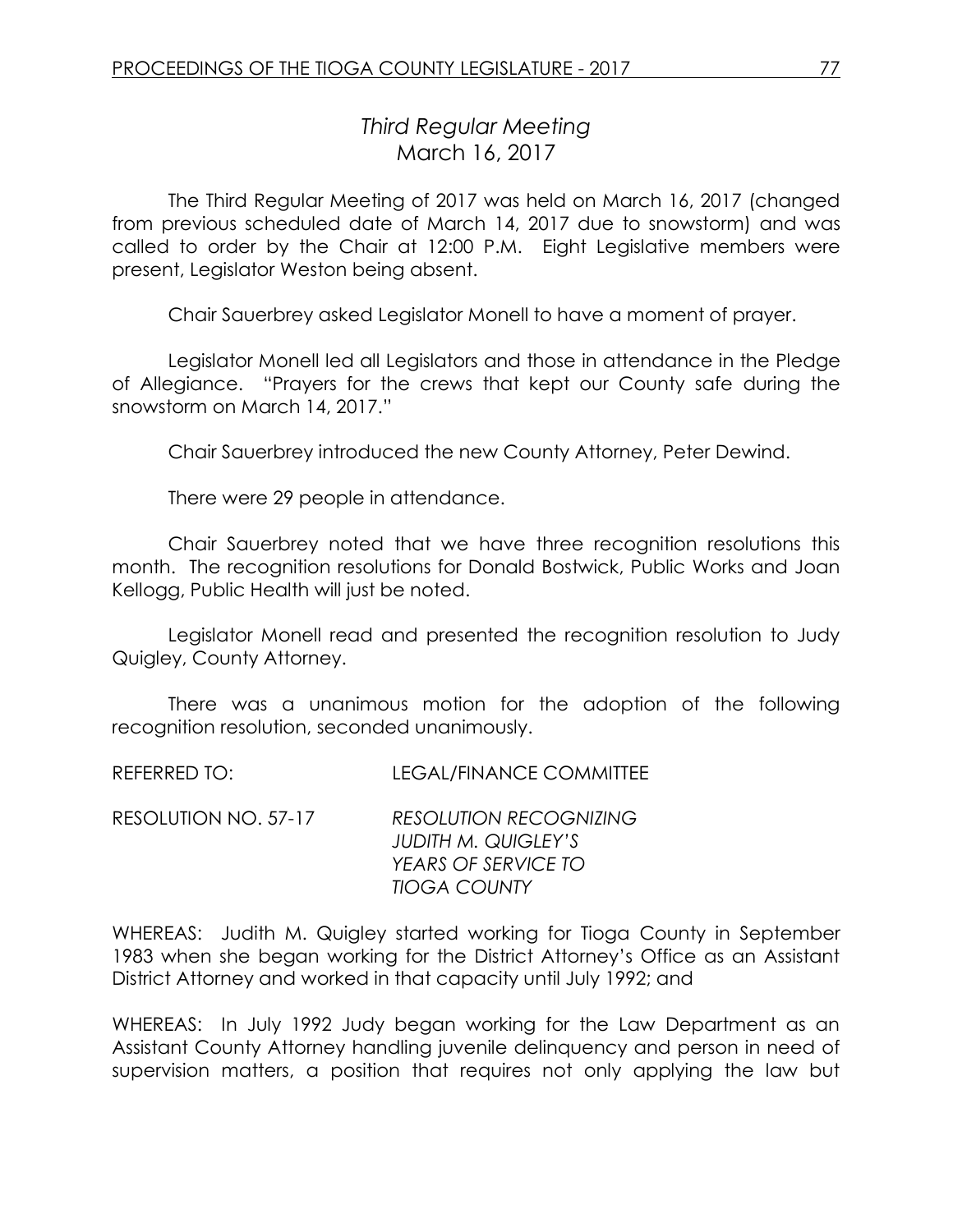weighing matters that could potentially affect young people for the rest of their lives; and

WHEREAS: In August 2010 Judy became the County Attorney and as such became sole legal counsel to the Tioga County Legislature and all Tioga County departments, as well as counsel for all Legislative committees; and

WHEREAS: During Judy's tenure with the County she has maintained a working relationship that is marked by extreme conscientiousness and professionalism, often acting beyond the scope of her duties as legal counsel; and

WHEREAS: Judy's dedication to Tioga County did not end with her work day as is evidenced by her current and past service to many boards and organizations in the community such as Hospice, A New Hope Center, Senior Citizens Foundation, Rotary, and Owego Gymnastics. In addition, she attended monthly Board of Health meetings on behalf of the County before the work day began; and

WHEREAS: Judy Quigley has been a committed and diligent employee to Tioga County for over 30 years and will retire on March 17, 2017; therefore be it

RESOLVED: That the Tioga County Legislature, on its own behalf, as well as on behalf of the citizens of Tioga County, express sincere gratitude to Judy Quigley for her 33 plus years of dedicated and professional service to Tioga County and its residents; and be it further

RESOLVED: That this resolution be spread upon the minutes of this meeting and a certified copy be presented to this exemplary employee, Judy Quigley.

# ROLL CALL VOTE

Unanimously Yes – Legislators Monell, Mullen, Sauerbrey, Roberts, Standinger, Sullivan, Hollenbeck and Huttleston.

No – None.

Absent – Legislator Weston.

# RESOLUTION ADOPTED UNANIMOUSLY.

William Kenville, Safety Officer, spoke. "I work with and for Judy. I just wanted to come up here today and tell you that Judy is the best boss that I have ever had and I feel fortunate to have worked with her for the last three and a half years. Incidentally in his passed down notes to me former Safety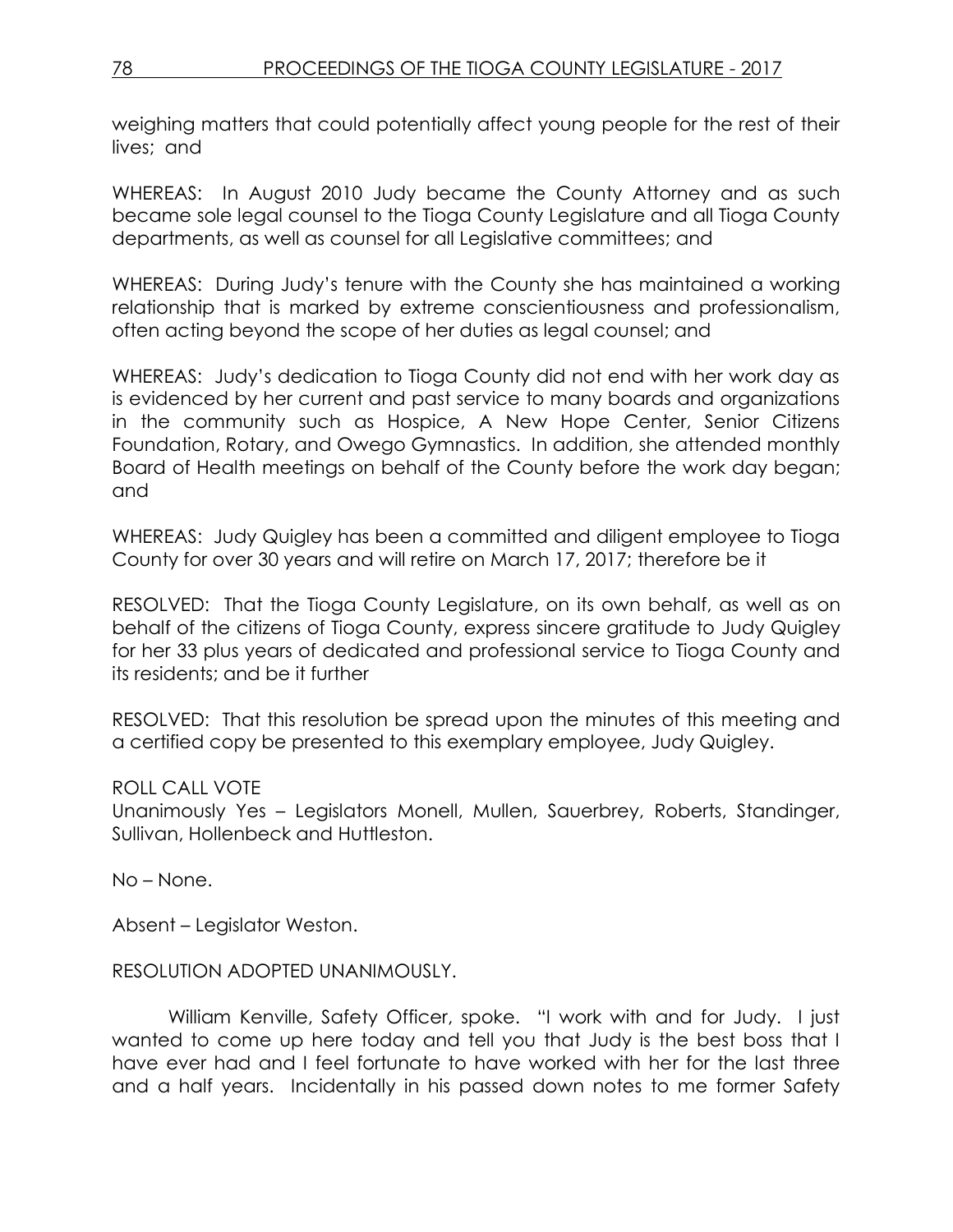Officer, Mike McQueeney told me you were great to work for. I think he was right.

"You are one of the most intelligent and capable and hardworking people I have ever met. You are smart and tough, thoughtful, insightful. You are approachable and warm, and I thank you for that. Your work ethic is outstanding. Your willingness to help others and everyone seems to value and ask you for your input and participation was inspiring. We all knew that if you did not have an answer you would go dig it out and find it. I appreciated your leadership style, which allowed me to do my job unhindered by micromanagement, yet I always felt supported.

"You have an impressive command of a very diverse range of topics both work-related and private and I especially enjoyed our long chats, which often included Diane. I will miss those. I have learned a lot about a variety of things just being around you the last few years. You are truly a renaissance woman and an even greater human being. You will be missed and I wish you a long and happy and healthy retirement."

Gary Hammond, Commissioner of Public Works spoke. "Judy, one of the things that was not mentioned is the flood we had in 2011 and your professionalism and patience with the Public Works Administration and your foreright attitude and stick-to-itiveness in dealing with FEMA and SEMO, and doing right by the taxpayers was a joy to watch and a privilege to be part of. I wanted to thank you especially for that and the support you have provided my Department over the years."

Judy Quigley, County Attorney spoke. "I am just going to thank everybody for all the years of working together. I see a lot of familiar faces out there that I have known forever and one day you will be up here to and be able to retire. I especially want to thank my staff, I see them back there, Stef, John, Anne and Bill of course, and unfortunately due to mother nature Diane is on her way. While she is not here because she would be all embarrassed anyway, I guess it goes without saying that she and I have worked together for more than 30 years and this is what is getting me crying is I am going to miss her a lot. It is not far to call her Secretary because she is more like, I cannot even name everything, Administrative Assistant, Paralegal, super sluff when it came to finding bills from the flood, my sounding board, my confidant, and most of all my friend. When you see her tell her I said nice things about her. She is one of the smartest people I know too and I am going to miss her.

"I am going to miss all of you. Working for the County has been really great and I am also really pleased that Peter Dewind agreed to come on board because I kind of see a lot of me in him. He appears to be a nice, friendly guy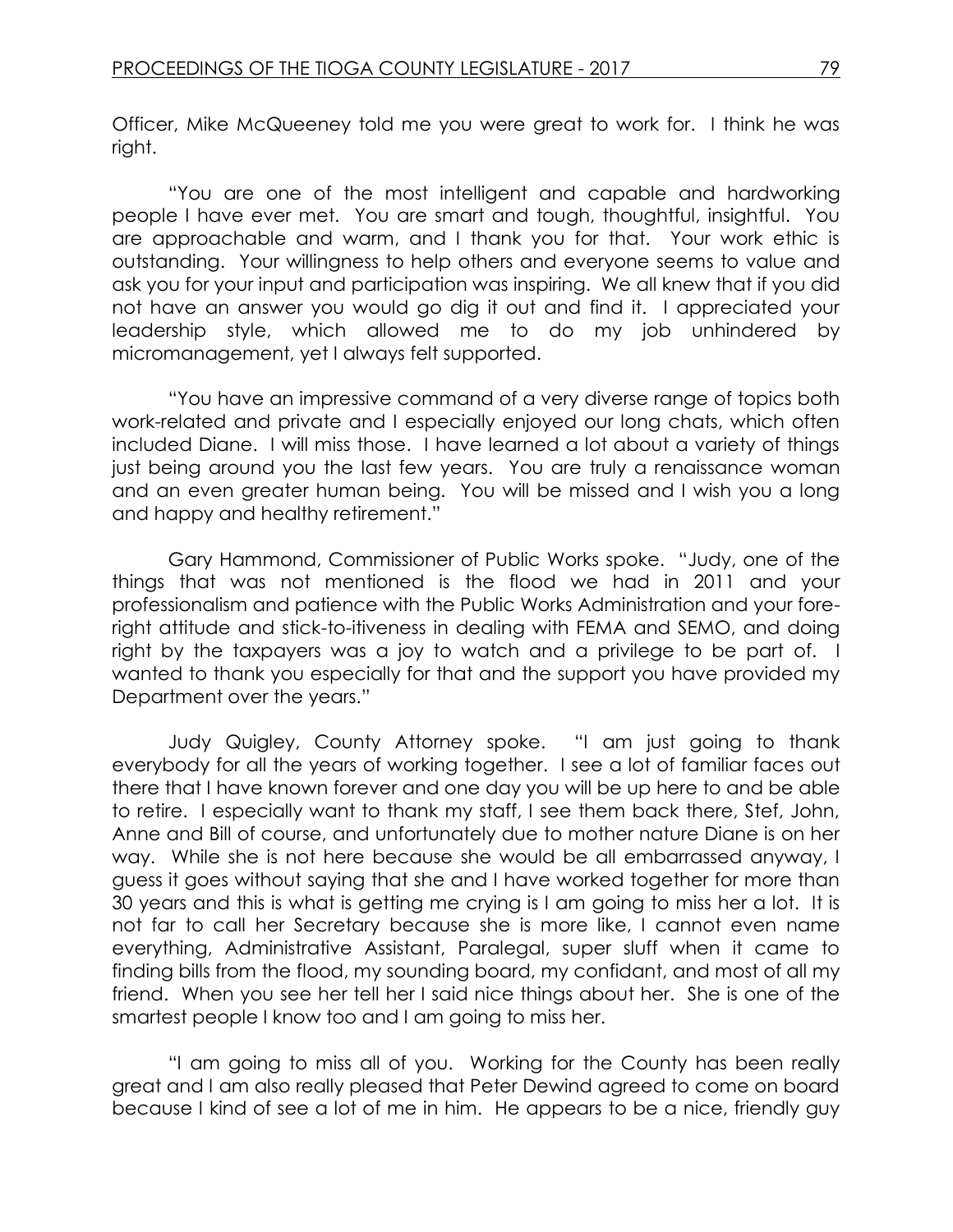and I think that you will enjoy working with him. Thanks very much everybody and I will miss you guys."

Diane Stephens, Secretary to County Attorney spoke. "First I have a little poem and then I will get more serious and hopefully I can get through all of this. Please no one take offense by anything I say. No more statements, no more petitions, no more motions or court decisions. No more contracts needing revision, no more I need it today submissions. No more research in law books or answering Legislators quizzical looks. No more PWs and FEMA red tape or the promises made that they just did not keep. Will the flood of 2011 surely be closed by the tenth anniversary do you suppose? No more RFPs for towers and shelters and such that so often left you in a great rush. No more claims and outside counsel for those matters so substantial for now you are passing on the mantle. Often put to the test you did your best. Your work for the County has come to a close, now on to retirement and all that it holds.

"I have had the privilege of working with Judy for almost 30 years. As bosses go, you could not ask for a better one. Her knowledge and work ethic made working for her a great experience and I learned a lot from her. While her expectations were high, she never made me feel inadequate, but talked and complimented a job well done, often encouraging me to step out of my comfort zone and take on other tasks. I think it says a lot when an employee can say that during 30+ years they never once lamented the boss they had and wished they had worked for someone else. We have worked with a lot of people over the years and not one person would be able to say that Judy did not do her job well. Her replacement has big shoes to fill. You can imagine that after working together for so long we have a lot of stories we could tell and, in fact, often found ourselves reminiscing and laughing about them. Having the same sense of humor helped and hopefully I can say this without offending anyone, working for the County all these years gave us great material. We not only had a great working relationship, but shared our personal stories, cares, problems and tears as well. I feel blessed to have worked for Judy. After all the very least she put up with me for all these years. Judy I wish the best in your retirement. You know I have mixed feelings. Happy for you but sad for me. I have enjoyed working with you, learning from you and sharing all those years with you. I will miss you."

Judy Quigley, County Attorney spoke. "I would just like to repeat what I said about you being more of a right hand man and an equal partner in our relationship all these years, that you were smart and capable, and I am going to miss you so much."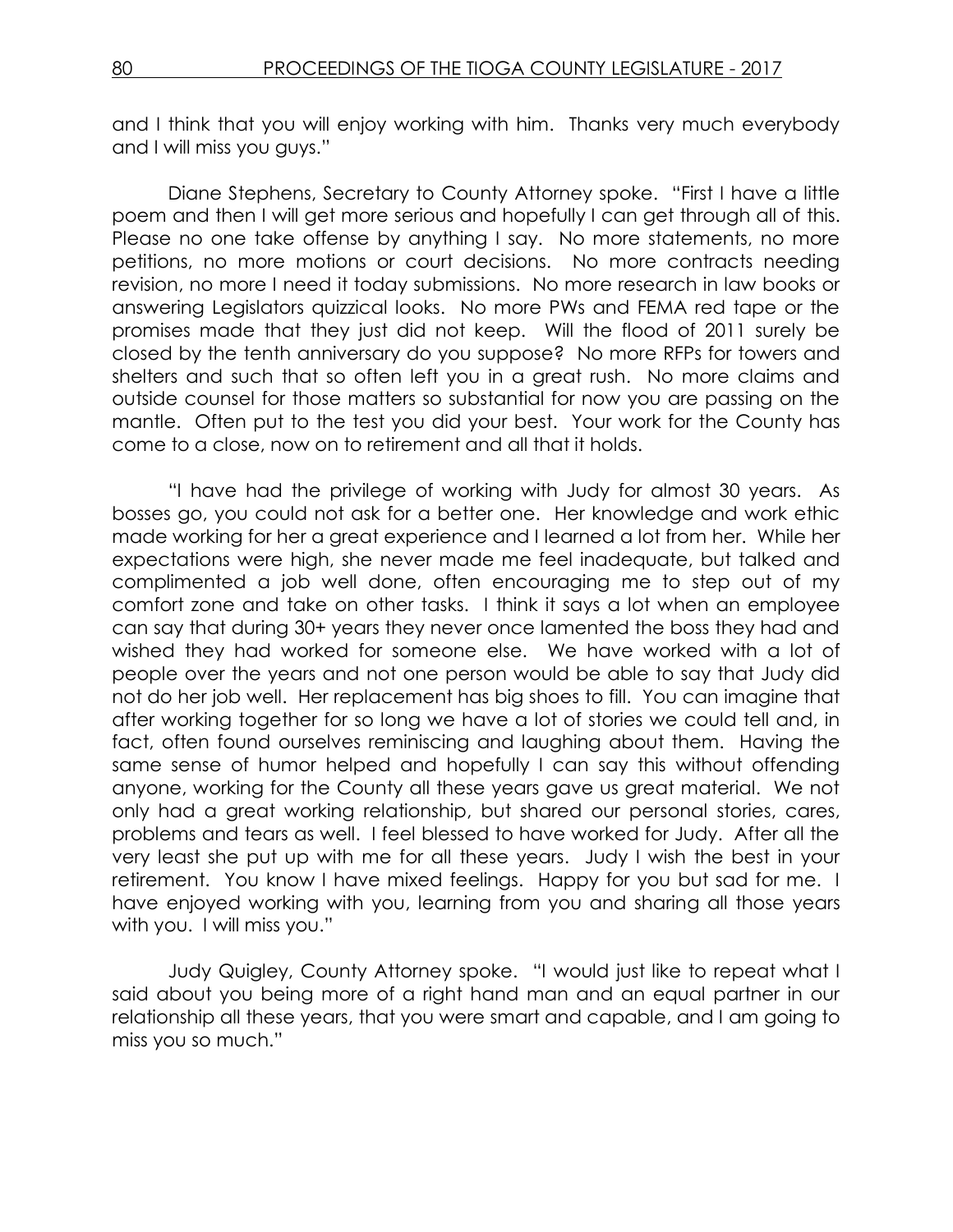There was a unanimous motion for the adoption of the following recognition resolution, seconded unanimously.

| REFERRED TO: I       | PUBLIC WORKS                                                                             |
|----------------------|------------------------------------------------------------------------------------------|
| RESOLUTION NO. 58-17 | RECOGNIZING DONALD BOSTWICK'S<br>21 YEARS OF DEDICATED SERVICE TO TIOGA<br><b>COUNTY</b> |

WHEREAS: Donald Bostwick started his employment with Tioga County as MEO I of Public Works August 28, 1995; and was promoted to MEO III on January 1, 1997; and was promoted to HEO I on March 8, 1999; and was promoted to HEO II on January 26, 2004 and was promoted to HEO III on April 14, 2008; and

WHEREAS: Donald Bostwick has been a dedicated and loyal employee in the performance of his duties and responsibilities during the past 21 years to the Public Works Department. He has earned the respect of his colleagues and peers throughout Tioga County; and

WHEREAS: Mr. Bostwick is retiring on March 31, 2017; therefore be it

RESOLVED: That the Tioga County Legislature, on its own behalf, as well as on behalf of the citizens of Tioga County, express sincere gratitude to Donald Bostwick for his 21 years of dedicated and loyal service to the residents of Tioga County; and be it further

RESOLVED: That this resolution be spread upon the minutes of this meeting and a certified copy be presented to this dedicated and outstanding employee, Donald Bostwick

# ROLL CALL VOTE

Unanimously Yes – Legislators Monell, Mullen, Sauerbrey, Roberts, Standinger, Sullivan, Hollenbeck and Huttleston.

No – None.

Absent – Legislator Weston.

RESOLUTION ADOPTED UNANIMOUSLY.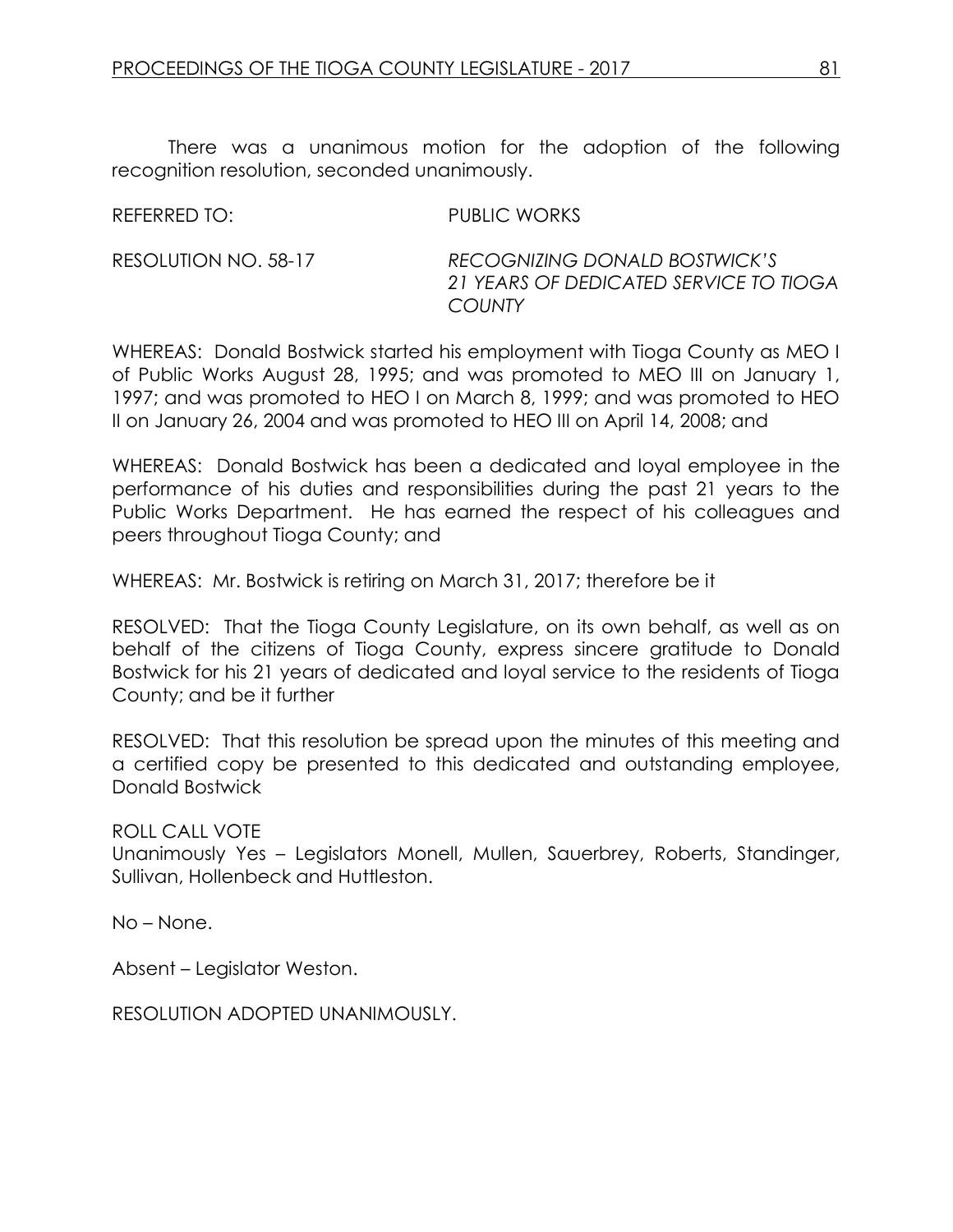There was a unanimous motion for the adoption of the following recognition resolution, seconded unanimously. REFERRED TO HEALTH & HUMAN SERVICES COMMITTEE

RESOLUTION NO. 59-17 *RECOGNITION OF* 

*JOAN KELLOGG'S 28 YEARS OF DEDICATED SERVICE TO TIOGA COUNTY PUBLIC HEALTH DEPARTMENT*

WHEREAS: Joan Kellogg was appointed to the position of Account Clerk Typist in the Public Health Department on February 21, 1989, and was promoted to Sr. Account Clerk Typist on October 2, 1989. She was again promoted on January 9, 1997 to Principal Account Clerk; and

WHEREAS: Earlier this year Joan was honored as the Public Health Team Member of the Quarter by her peers in Public Health; and

WHEREAS: Joan has spent a significant portion of her Public Health career working in our children services programs: Preschool Supportive Health Services and Early Intervention; and

WHEREAS: Joan Kellogg has been dedicated and loyal in the performance of her duties and responsibilities in Public Health. She has earned the respect of her colleagues and peers throughout Tioga County, as well as within the New York State Department of Health and State Education Department; and

WHEREAS: Joan Kellogg will retire on March 18, 2017; therefore be it

RESOLVED: That the Tioga County Legislature, on its own behalf, as well as on behalf of the citizens of Tioga County, express sincere gratitude to Joan Kellogg for her over 28 years of dedicated and loyal service to the residents of Tioga County; and be it further

RESOLVED: That this resolution be spread upon the minutes of this meeting and a certified copy be presented to this outstanding employee, Joan Kellogg.

# ROLL CALL VOTE

Unanimously Yes – Legislators Monell, Mullen, Sauerbrey, Roberts, Standinger, Sullivan, Hollenbeck and Huttleston.

No – None.

Absent – Legislator Weston.

RESOLUTION ADOPTED UNANIMOUSLY.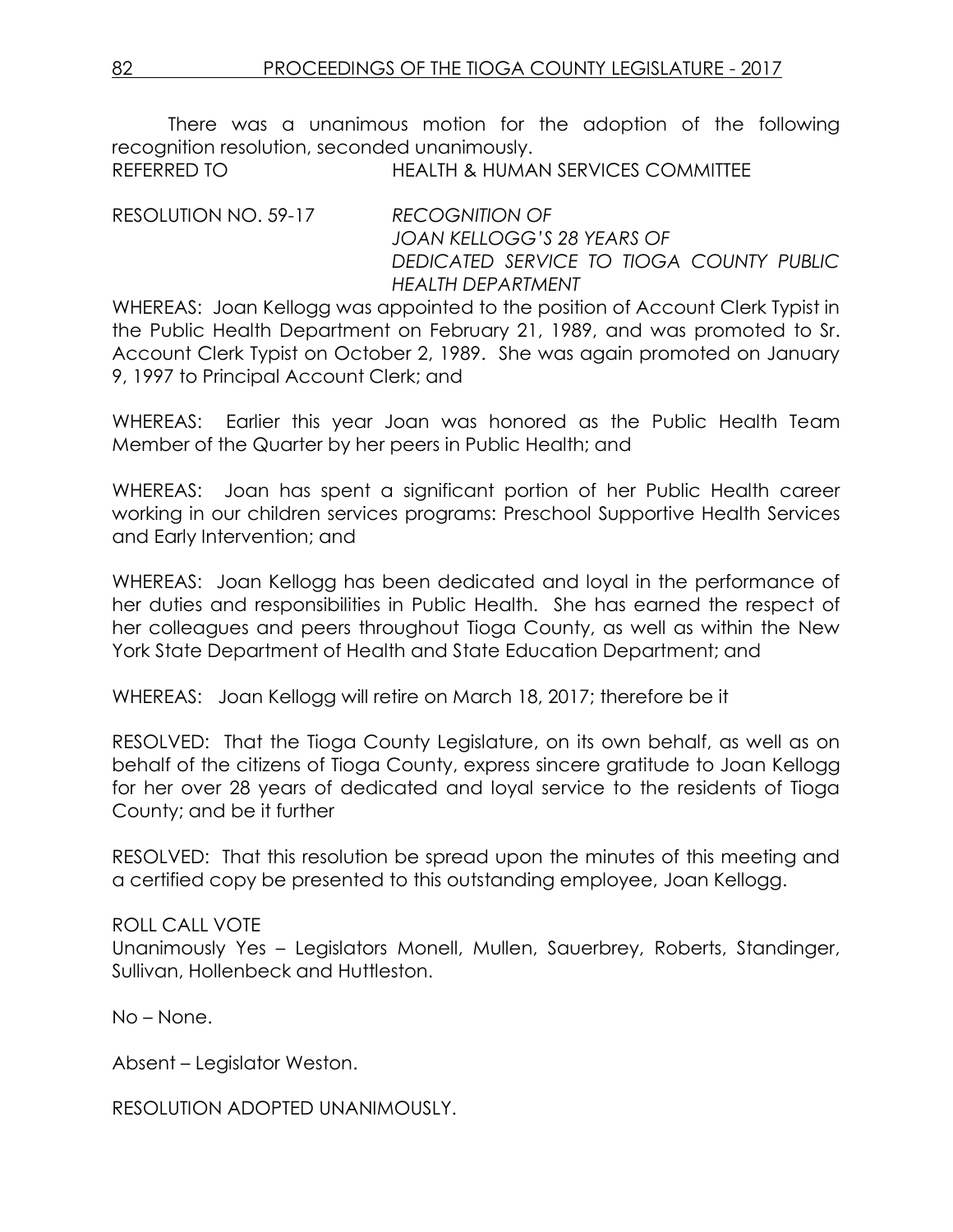Chair Sauerbrey read and presented the following Proclamation on Women's History Month to Emma Sedore, County Historian. "I will read and present a Proclamation on the occasion of Women's History Month and also on the occasion of the 100<sup>th</sup> Anniversary of Women's Suffrage. We have some of our members here today and I would like you to join me up here while I read the Proclamation and present it, and then I would like you to know that we have been working on events for the suffrage movement this year. We are doing activities in Tioga County. We will be opening up the Courthouse for the community to come and take a tour and have a program about Women's Suffrage. We are also working with Broome County, Broome-Tioga Suffrage Committee to work on some projects together. Assemblywoman Lupardo was going to be here today, but she did get snowed in and so she wasn't able to make it. We are doing some great activities honoring women."

#### PROCLAMATION

#### WOMEN'S HISTORY MONTH

WHEREAS: Tioga County women, past and present, have contributed to the economic, social, and cultural success in every sphere of life; and

WHEREAS: Tioga County women have made countless chronicled, as well as undocumented, historic contributions to the growth and strength of our County; and

WHEREAS: Dr. Helen Dean King 1869-1955; Born in Owego, graduated from Bryn Mawr in 1892 and attained her PhD in 1899. In 1932 while assistant professor of embryology at the Wistar Institute of Anatomy at the University of Pennsylvania, she was selected as one of two women of highest attainment of scientific research in the world. At the turn of the century she was the only woman with the highest achievement to hold a professorship in research other than Madam Curie of France; and

WHEREAS: Alida V. Noble 1849-1929; Born in Newark Valley, attended Elmira College, taught mathematics for 10 years at Claverack College on the Hudson. While there, she began studying painting and was widely recognized as perhaps the best American copyist of the Old Masters; and

WHEREAS: Belva Lockwood 1830-1917, Born in Niagara County, later moved to Owego, became a teacher and opened the Owego Female Seminary on Front Street. She later moved to Washington, DC to study law, graduated and was later admitted to the Bar. In 1879 she was the first woman permitted to practice law in the Supreme Court of the U.S. In 1888 at the end of her career she ran for president of the United States; and

WHEREAS: Tioga County women have been leaders, not only in securing their own professions but in the rights of suffrage that of voting as a right rather than a privilege, and including equal opportunity; and

WHEREAS: Esther H. Morris 1814-1902; Born in Spencer, NY, resided in Owego and later moved to Wyoming where she had been the primary factor in lobbying for women's right to vote. A bill was passed in 1869 and for the first time that granted women the right to vote equally with men. In 1870, she became the first female Justice of the Peace in the United States. Today, there is a large statue of her in front of the State Capitol Building in Cheyenne, and a smaller one has been placed in Statuary Hall in Washington, DC.; and

WHEREAS: Elizabeth B. Chatfield 1844-1917; born in Owego, also fought for the rights of women and became the private secretary and close friend to Susan B. Anthony, fighting for women's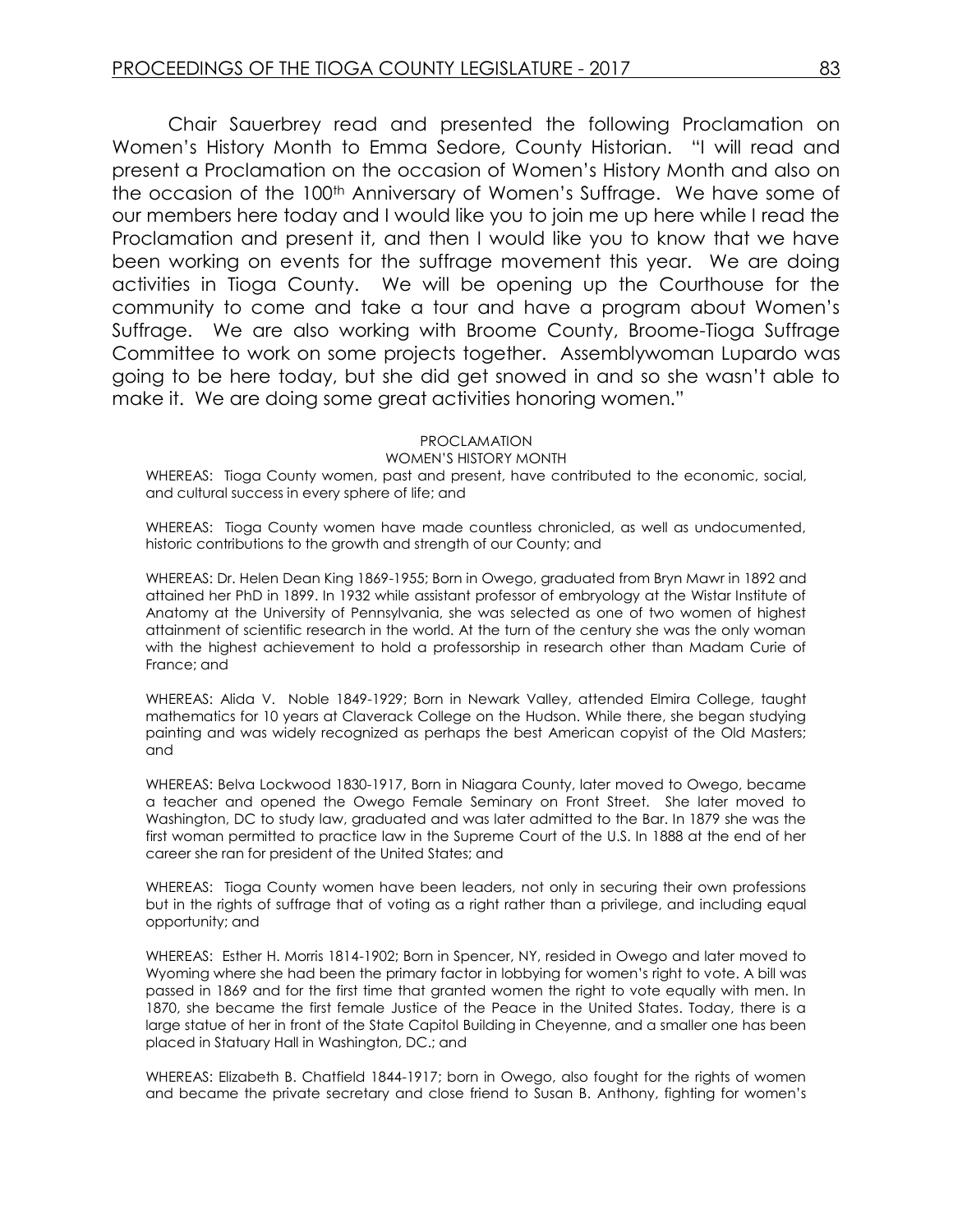rights. When Ms. Anthony visited Owego to speak at the courthouse in 1894, she was Elizabeth's overnight guest on Front Street; and

WHEREAS: The Tioga County Legislature recognizes March as Women's History Month, and

WHEREAS: 2017 marks the 100th Anniversary of Women's Right to Vote in New York State, therefore

THE TIOGA COUNTY LEGISLATURE encourages all citizens of Tioga County to honor and respect those women who came before them; and to acknowledge and celebrate the sacrifices made by those who worked to secure the Right for Women to vote that was secured with the 19th Amendment to the Constitution in 1920.

Emma Sedore spoke. "I am honored to accept this Proclamation on behalf of Tioga County's Women's Suffrage Committee and also on behalf of women from the Towns in Tioga County. I also would be remiss if I did not make a special thank you to our Legislative Chairperson Marte Sauerbrey who is working very close as you heard with New York State Assemblywoman Donna Lupardo and Broome County for this year long event. We all want to make this 100 Anniversary special by demonstrating our appreciation, especially to the women of the 18<sup>th</sup> and early 19<sup>th</sup> Century. They struggled most of their lives to achieve their goal of getting us the vote in 1917. We will commemorate this by featuring special events throughout the year in all of our Towns and hopefully we will gain momentum as the year progresses, and hopefully everybody will join in.

"Our key event will be in the Courthouse in August and that should really be a wonderful event. We are still looking for volunteers also so if you think you would like to join us or you have any ideas that you think that we might be able to use, just let us know. One other thing our Committee would appreciate is if the Legislators of our County and the Town Boards would take the time to say thank you to some of these women from throughout the County that are what we call our "Suffrage Leaders" and their helping to celebrate this event with floats and talks, and you name it, whatever they come up with. In conclusion, I would like to just say as County Historian, all of these events and this special commemoration will go down in our history books. Thank you very much."

Chair Sauerbrey noted the following Proclamation on Child Abuse Prevention Month.

#### **CHILD ABUSE PREVENTION MONTH PROCLAMATION**

WHEREAS: The Tioga County Department of Social Services received 1,095 reports of alleged abuse/neglect involving 2,285 children in 2016; and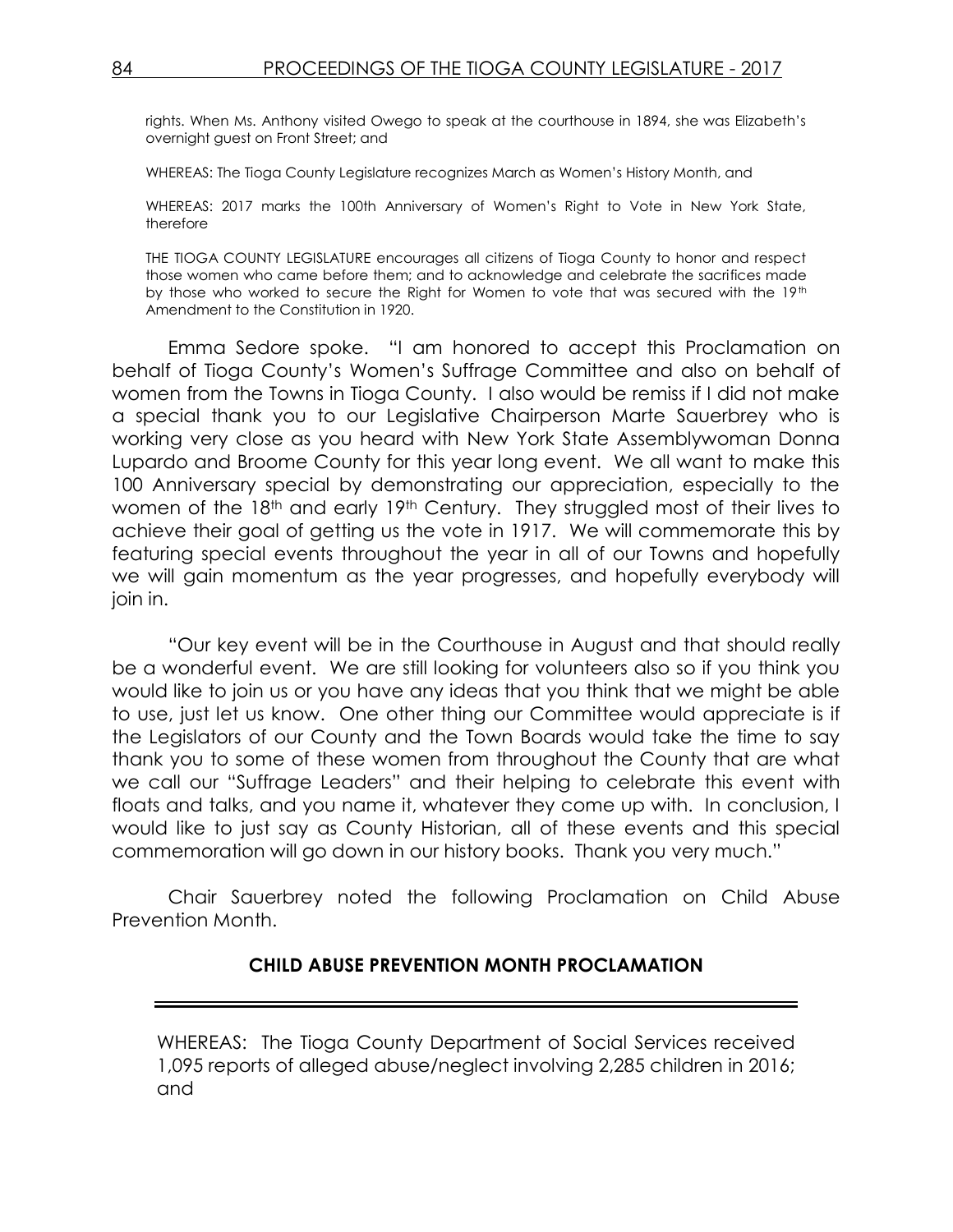WHEREAS: Child abuse is a community problem and finding solutions depends on the involvement among people throughout the community; and

WHEREAS: The effects of child abuse are felt by whole communities, and need to be addressed by the entire community; and

WHEREAS: Effective child abuse prevention programs succeed because of partnerships created among social service agencies, schools, religious and civic organizations, law enforcement agencies, and the business community; and

WHEREAS: Programs like Cornell Cooperative Extension, Lourdes PACT and Finger Lakes Parenting Network offer support and educational services to families so families can help their child achieve his/her full potential within the community; and

WHEREAS: All citizens should become more aware of the negative effects of child abuse and prevention activities within the community, and become involved in supporting parents and families so that children can live in safe, nurturing homes; now therefore

THE TIOGA COUNTY LEGISLATURE, does hereby proclaim April 2017 as

# **CHILD ABUSE PREVENTION MONTH**

in Tioga County and call upon all citizens, community agencies, religious organizations, medical facilities, and businesses to increase their participation in our efforts to insure that all children are raised in safe, nurturing families, thereby strengthening the communities in which we live.

Chair Sauerbrey noted the following Proclamation on National Poison Prevention Week.

> County of Tioga EXECUTIVE PROCLAMATION

WHEREAS: Household and environmental poisons pose risks to Americans of all ages, while children under age 6 account for half of all cases of poison exposure; and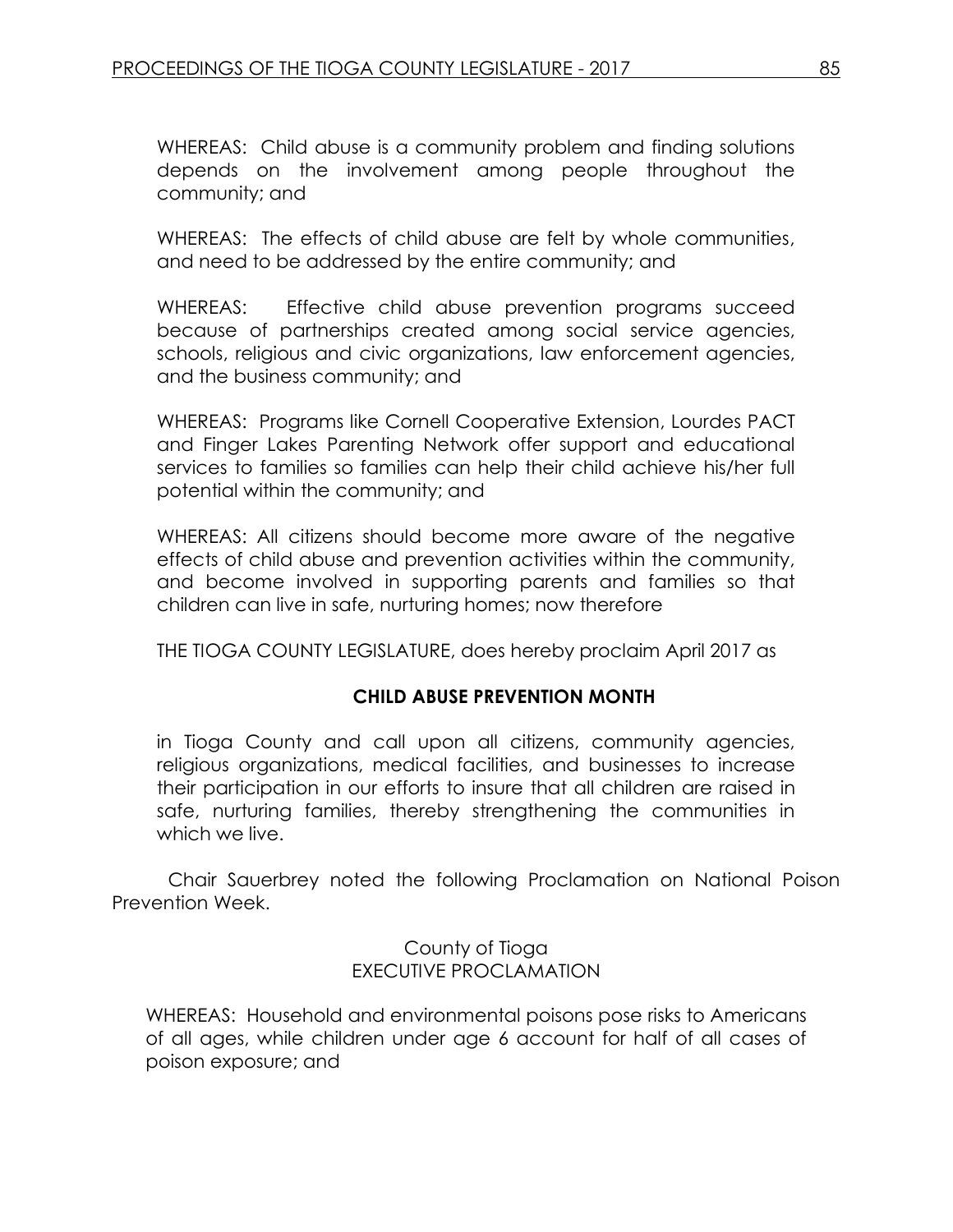WHEREAS: More than 90 percent of poisoning deaths occur among people aver the age of 20; and

WHEREAS: Most poisonings take place at home where cleaning products, cosmetics, and other chemicals are stored; and

WHEREAS: Everyone should also be aware of local environmental poisons, including plants, insects, and berries; practice safe food preparation and handling to avoid food poisoning; and guard against carbon monoxide by installing detectors for this colorless, odorless gas; and

WHEREAS: Lead poisoning, which is an increased level of lead in the blood, is especially dangerous for children; lead is found in drinking water from lead pipes and lead-contaminated paint, dust and soil are commonly found in older homes, specifically pre-1978 built homes; and

WHEREAS: If you suspect someone has been poisoned, fast action is essential, immediately call the toll-free Poison Help line. Do not wait for signs of poisoning; therefore

THE TIOGA COUNTY LEGISLATURE, County of Tioga, does hereby proclaim the week of March 19-25, 2017 as

# NATIONAL POISON PREVENTION WEEK

and urges all residents to take steps to educate themselves, their families, and the community about the importance of poison prevention.

Chair Sauerbrey gave the State of the County Address for 2016:

"I am very pleased to report the State of Tioga County's economy is growing and our county's finances are being strengthened through conservative spending and an infusion of funding from gaming revenue. Since the inception of the New York State Tax Cap, Tioga County has complied and kept taxes at or below the tax cap. Tioga County has historically spent conservatively and wisely maintaining a stable fund balance.

"Working across the county, our economic development team has created jobs and brought in new business and housing. They are working with towns and villages on funding opportunities that improve our downtowns and help create infrastructure. Instead of losing jobs we are attracting new jobs and bringing in new business and housing to the area. This month we held our third Tioga County Job Fair with 90 businesses participating and all of them had jobs,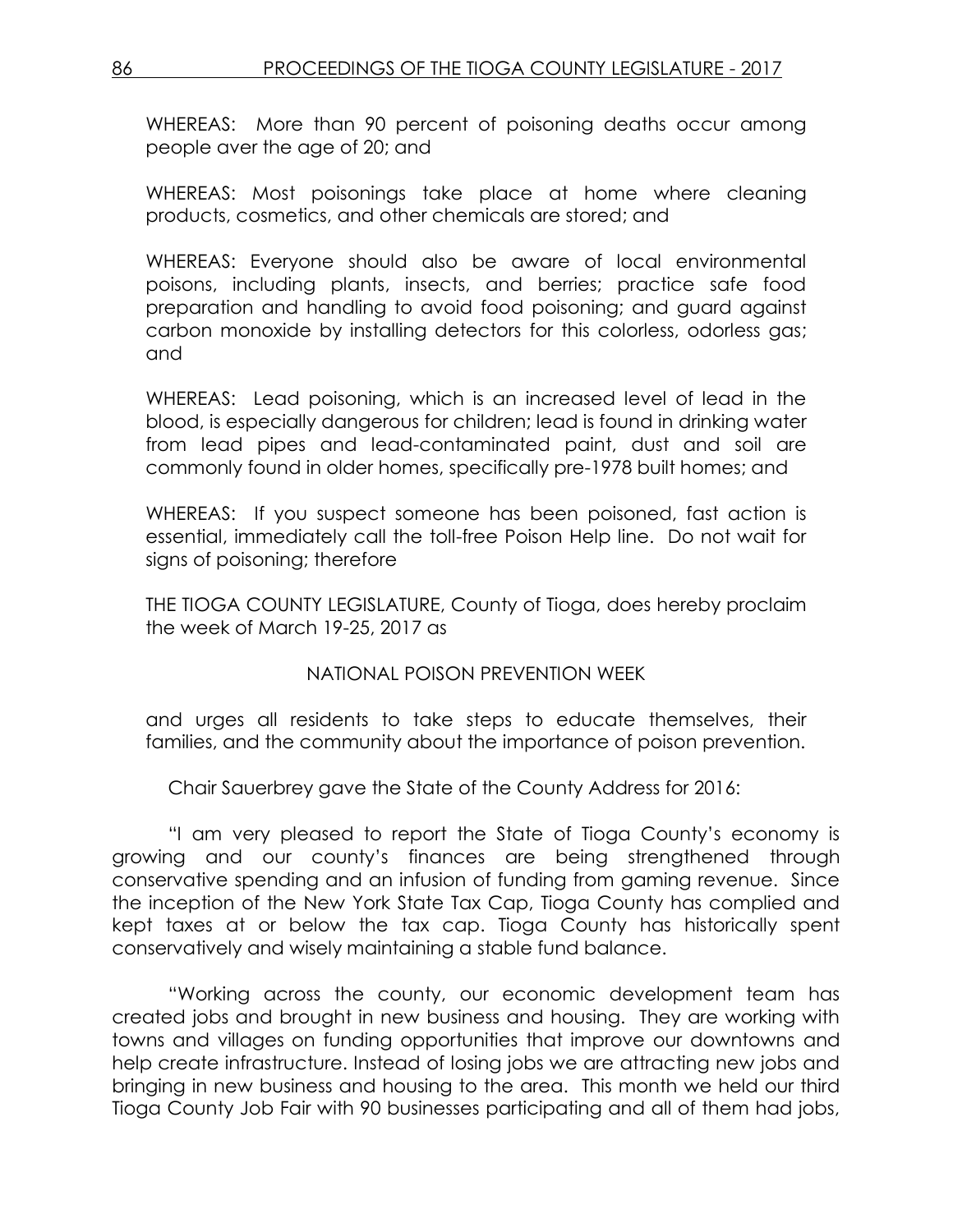some folks were hired on the spot. Our unemployment rate continues to stay at or below 5% and new businesses are spinning off from increased businesses development.

"Due to the strengthening economy and job opportunities as well as ongoing case management, Social Services program caseloads were reduced in all benefit program areas. Specifically, there was a 3% reduction in Cash Assistance cases, a 7% reduction in SNAP (Food Stamps) cases and an 8% reduction in Medicaid Cases. However, Tioga County continues to see an increase in Adult Protective investigations, a result of a growing demographic of elderly and vulnerable adults in our communities.

"In 2016 the Public Health Department celebrated their 50th Anniversary with an Open House. It turned out to be a great day sharing the history of Public Health in Tioga County with many agency representatives from the community, past employees, and individuals in the county attending the event.

"With the help of our County Attorney and Public Works we are continuing our efforts with the NYS Department of Homeland Security (DHSES) and FEMA to close out our last two Project Worksheets from the flood of 2011. Only two PW's remain to be approved and payment returned to the county.

"Several years ago the county began the process of implementing new financial software that touched every department in the county operation. Last year we went live with payroll and now we are in the final stages of completion. This program makes us more efficient and provides more timely financial information.

"When planning for the future you can only depend on one thing and that is something is going to change. As I mentioned, change worked in our favor this year with additional income from Tioga Downs, plus there was an upswing in housing sales through new business development and more jobs.

"Change can bring heartbreak and sadness when we lose our leaders through untimely death. John Scott will always be remembered and held in high regard as our Tioga County Fire Coordinator and we appreciate his many contributions to our community. We thank those who have stepped up to carry on his work.

"Change also brings the retirement of critical leadership positions. Between last year and this we've had a significant change in leadership. Department Heads such as our County Attorney, Emergency Manager, Veterans Director and a Commissioner in the Board of Elections have or will be retiring. These are key positions. In the future we must plan for a smooth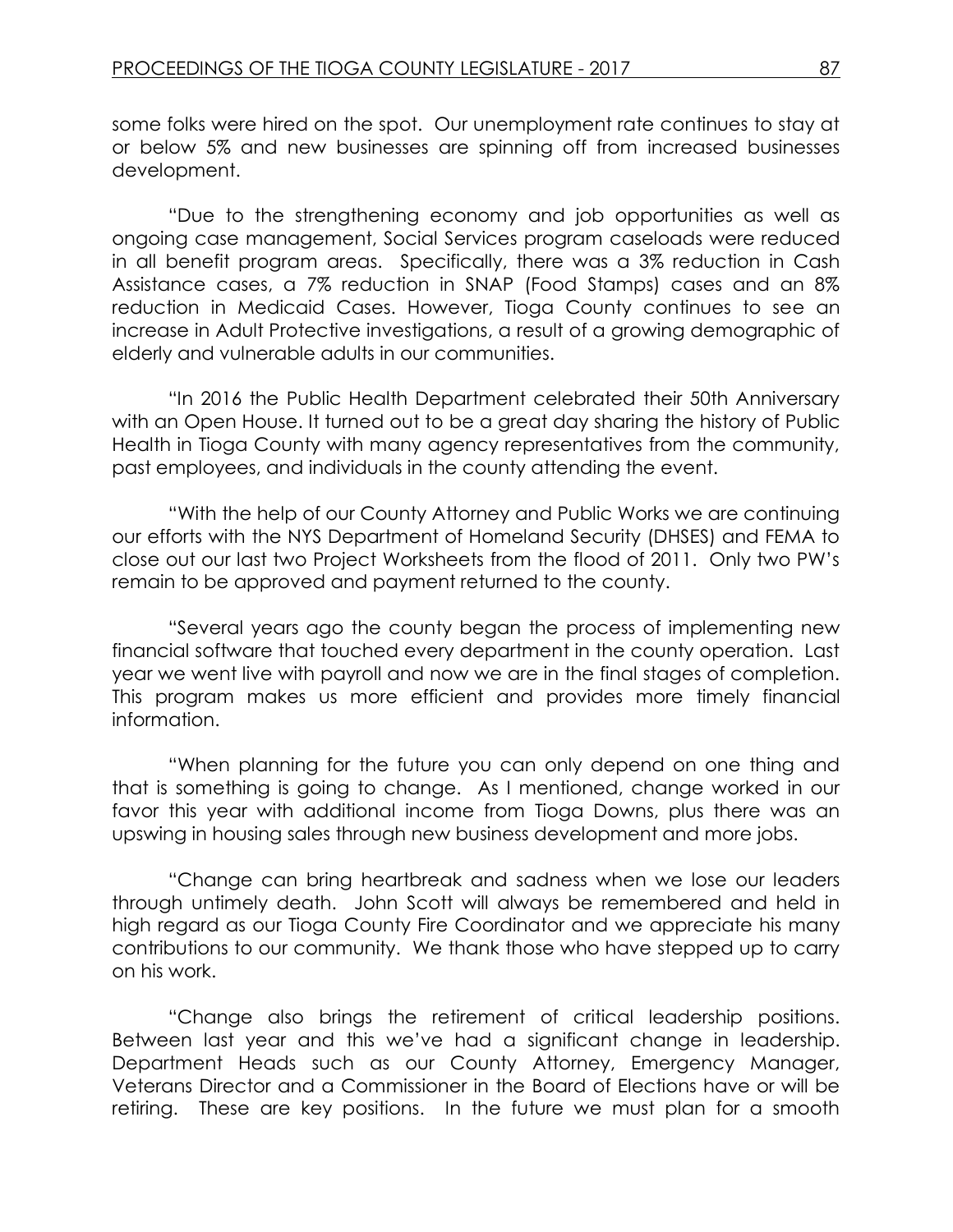transition and preserve historical knowledge. The County is in the early stages of developing a Succession Planning program that will prepare us for those essential positions affected by retirement or job change. Education and training is a form of preparedness that will help keep the knowledge and skill set that is critical for the operation of the county.

"The battle against substance abuse continues and last year we made a major change in our focus at the county level. The former Substance Abuse Coalition was struggling and I made a decision to bring the coalition back under county leadership. Together as a team, we refocused, and re-energized the program and started over. The Mental Health Department created an RFP and selected Trinity CASA as the new, alcohol and substance abuse counseling and prevention center for Tioga County. They have now taken a leadership role in the new Tioga County Allies in Substance Abuse Prevention Coalition. The success of this coalition depends on community wide involvement. Community members, faith based organizations, government agencies, non-profits, and elected officials make up our working group. We are also working with other counties and government organizations locally and across the nation.

"Winning the battle against substance abuse takes attacking the problem from many angles including Law Enforcement, Treatment, and Education. The District Attorney's office is working with the Drug Court and that has proven effective in helping people get their lives together after a drug involved arrest. The Sheriff's Department and Probation are actively involved in our coalition and helping us to understand the challenges that face addicted personalities. Counseling services are provided through our Mental Health Department for individuals and families for alcoholism and substance abuse as well as mental health issues. Our priority is to provide same day evaluation service. The Public Health department provided Tioga County Law Enforcement with trainings and opioid overdose prevention kits (NARCAN) which were used 16 times in 2016, with 15 lives saved.

"Working together we will have a direct and meaningful role in changing the direction of substance abuse in Tioga County.

"With the ever changing dynamic of Information Technology, small governments need to pay attention and insure our critical and personal information is secure and confidential. We have established an Information Security Officer and completed an Information Security and HIPAA Security Risk Assessment of our vulnerabilities. We are working on the processes and procedures that are needed to insure security.

"The role of government is ever changing. As we look forward, I am concerned about the efforts of State Government to create more unfunded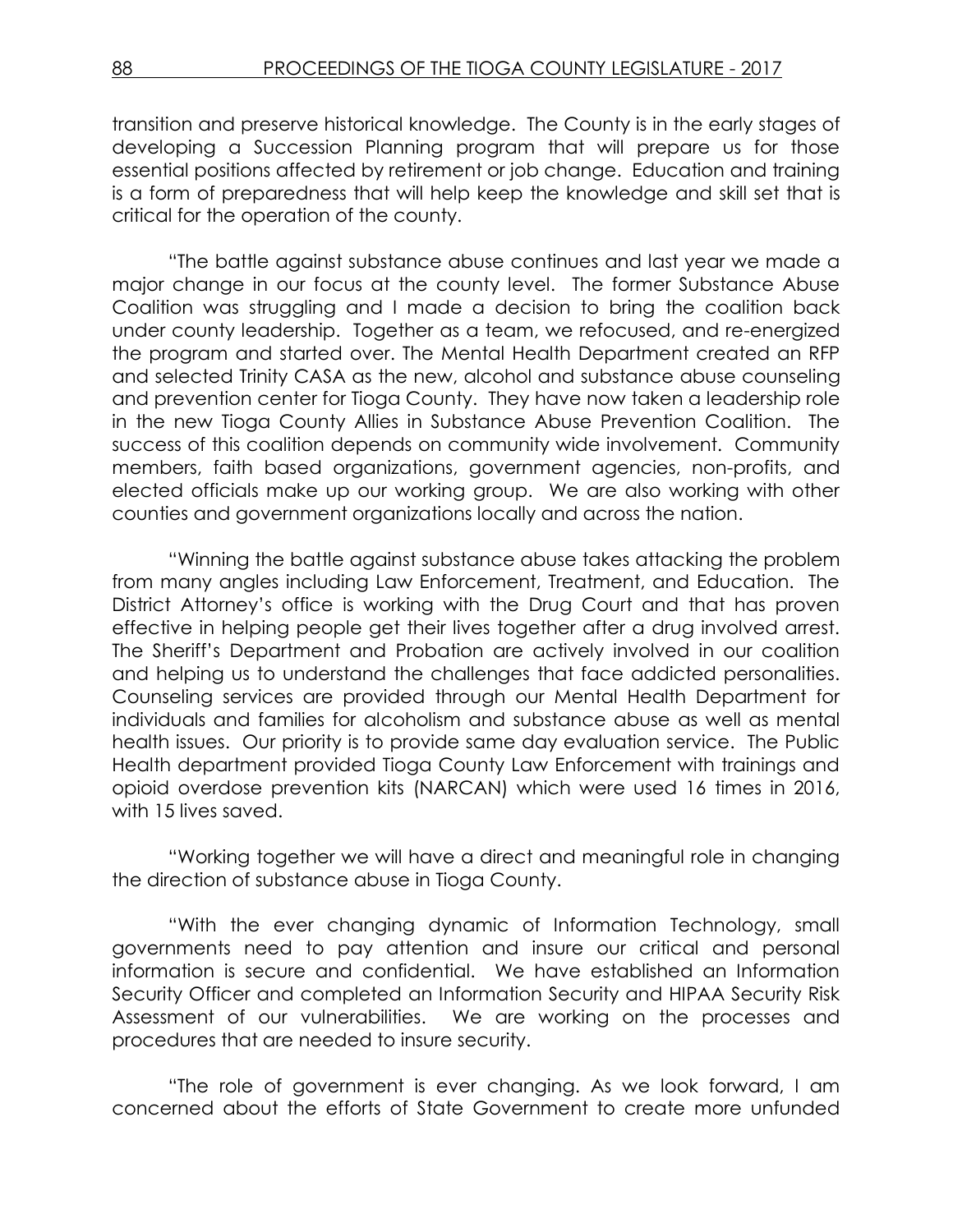mandates for New York counties. We are required to provide more programs and services with no additional funding while staying at the Tax Cap. Consolidation and Shared Services is something we have done for years. Tioga County Towns and Villages work together to share services, highway departments and schools work together to become more efficient. We are always looking for ways to save money and I object to the thought that local government is the cause of high taxes in New York State. This is a Home Rule State but it feels like our decision making powers are being taken away from us.

"The only way I see our way out of this problem is to become less dependent on the state and more focused on our efforts to create jobs and bring in more business.

"Each year that goes by brings a new challenge for local government whether it's from other levels of government, natural disasters or just daily life. We mark each day we serve and protect the people of Tioga County as a "good day", a day to be proud and a day to be thankful for those freedoms and the ability to govern."

There was no privilege of the floor.

Legislator Monell made a motion to approve the minutes of February 14 and 23, 2017, seconded by Legislator Hollenbeck, and carried.

Chair Sauerbrey stated that all Legislative Committees met this month and the minutes are or will be on file with the Clerk of the Legislature.

Legislator Monell moved for the adoption of the following resolution, seconded by Legislator Hollenbeck.

REFERRED TO: FINANCE/LEGAL COMMITTEE

RESOLUTION NO. 60-17 *HOME RULE REQUEST IN SUPPORT OF S4089/ A5907: EXTENDING THE CURRENT AND IMPOSING ADDITIONAL SALES AND COMPENSATING USE TAXES BY THE COUNTY OF TIOGA*

WHEREAS: The continuation of previously authorized additional sources of revenue is required to enable counties, such as Tioga County to meet the everincreasing costs of delivering essential governmental services to their citizens without undue reliance on local property taxes; and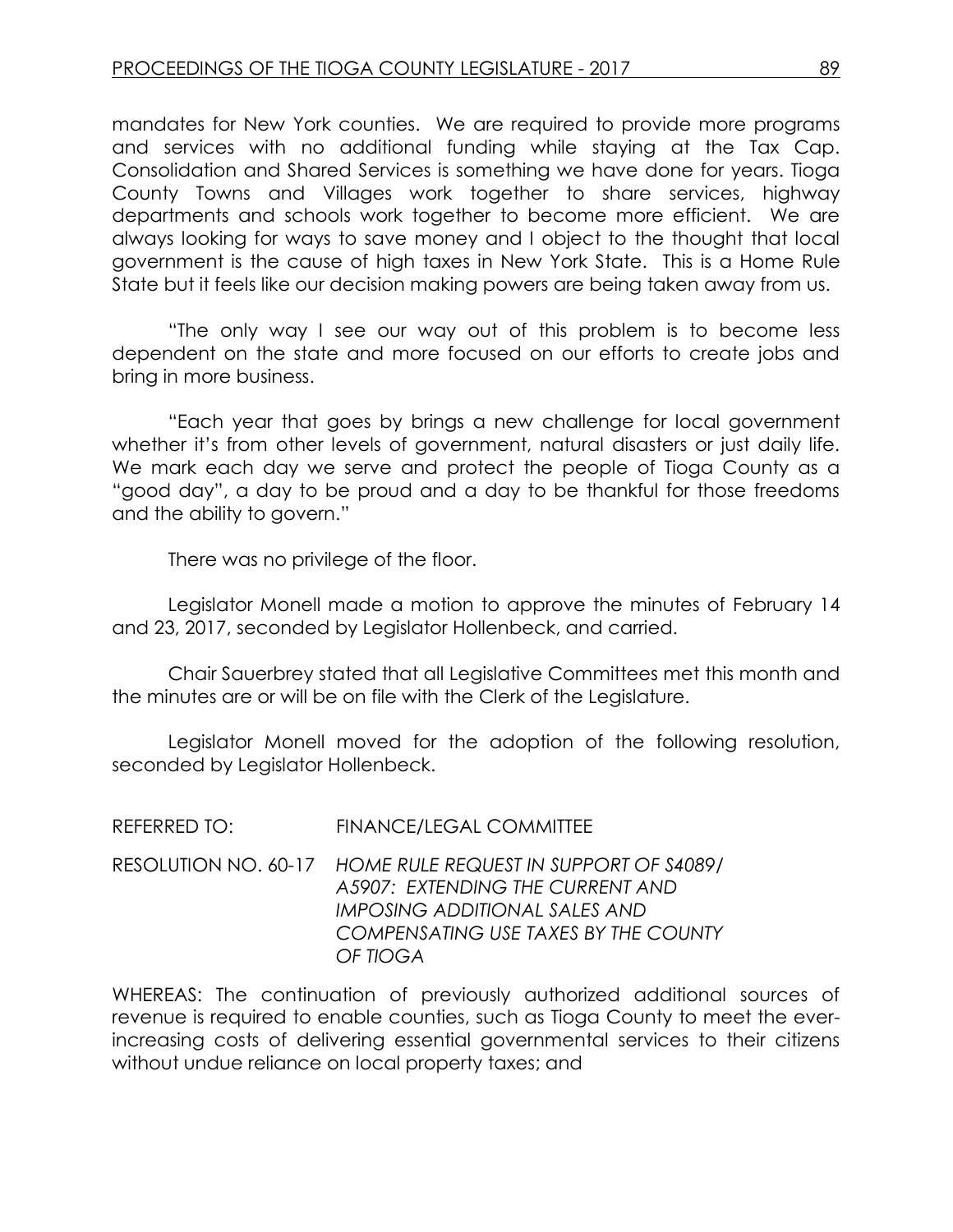WHEREAS: State Legislative authority is needed to extend the current sales and compensating use taxes for the County of Tioga at the same level and upon the same terms and conditions as now currently exist; now therefore be it

RESOLVED: That the Tioga County Legislature hereby requests the enactment of Senate bill number S4089 and Assembly bill number A5907 entitled "An Act to Amend the Tax Law in relation to extending the authorization of the County of Tioga to impose an additional one percent of sales and compensating use taxes".

ROLL CALL VOTE

Yes – Legislators Monell, Mullen, Sauerbrey, Roberts, Standinger, Sullivan, Hollenbeck and Huttleston.

No – None.

Absent – Legislator Weston.

RESOLUTION ADOPTED.

Legislator Roberts moved for the adoption of the following resolution, seconded by Legislator Sullivan.

REFERRED TO: ADMINISTRATIVE SERVICES COMMITTEE

RESOLUTION NO. 61–17 *DMV FEE RETENTION INCREASE*

WHEREAS: 51 of 62 New York Counties are mandated by the State to operate a local Department of Motor Vehicles Office; and

WHEREAS: Local DMV offices process many no fee transactions on behalf of the state and provide numerous customer services; and

WHEREAS: Under current law, the Tioga County Clerk pays 87.3% of all fees collected from the work performed by the County DMV to the New York State Motor Vehicles Department; and

WHEREAS: The remaining 12.7% county share has not been increased since 1999, yet the amount of work required by the County DMV office has increased in that same time period; and

WHEREAS: Increasing the County DMV revenue sharing rate with the State will not result in any increased cost or fees to local residents or taxpayers and will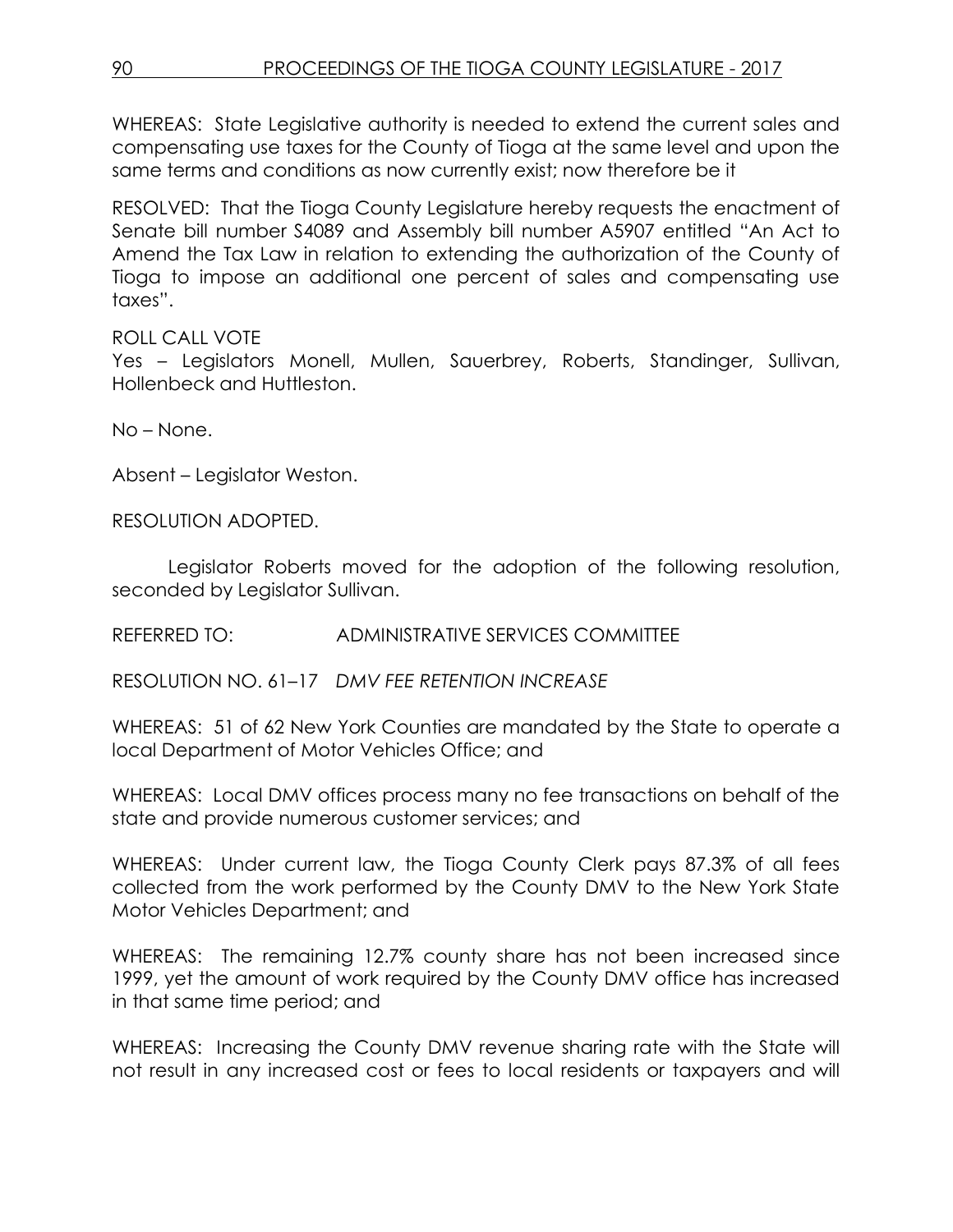provide counties with the needed revenue to continue to provide necessary local government services; and

WHEREAS: There is a clear inequity present when a county DMV provides all the services, including overhead and staffing to fulfill these DMV needs for state residents, yet the State is paid 87.3% of the revenue generated from said services; and

WHEREAS: Senate Bill S1908 and Assembly Bill A3397 provide a more equitable distribution of fees that would require 75% of all fees for in-office transactions to be forwarded to the State with the county retaining 25% of these fees, with the exception that the amount of county retention of the fee for Enhanced Driver's Licenses would increase from 30% to 60% and the counties would retain 8% of the total fee for internet transactions processed for their perspective county residents; and

WHEREAS: Counties recognize the important function of the State DMV in providing both support to counties and resident services; accordingly any loss the State DMV operational budget that occurs from increasing county revenue should be made whole through the State General Fund; now therefore be it

RESOLVED: That the Tioga County Legislature calls upon Governor Andrew M Cuomo and members of the State Legislature to pass and approve Senate Bill S1908 and Assembly Bill A3397; and be it further

RESOLVED: That the Clerk of the Tioga County Legislature forward copies of this resolution to Governor Andrew M Cuomo, the New York State Executive Deputy Commissioner of Motor Vehicles, and Tioga County representatives of the New York State Legislature.

# ROLL CALL VOTE

Yes – Legislators Monell, Mullen, Sauerbrey, Roberts, Standinger, Sullivan, Hollenbeck and Huttleston.

No – None.

Absent – Legislator Weston.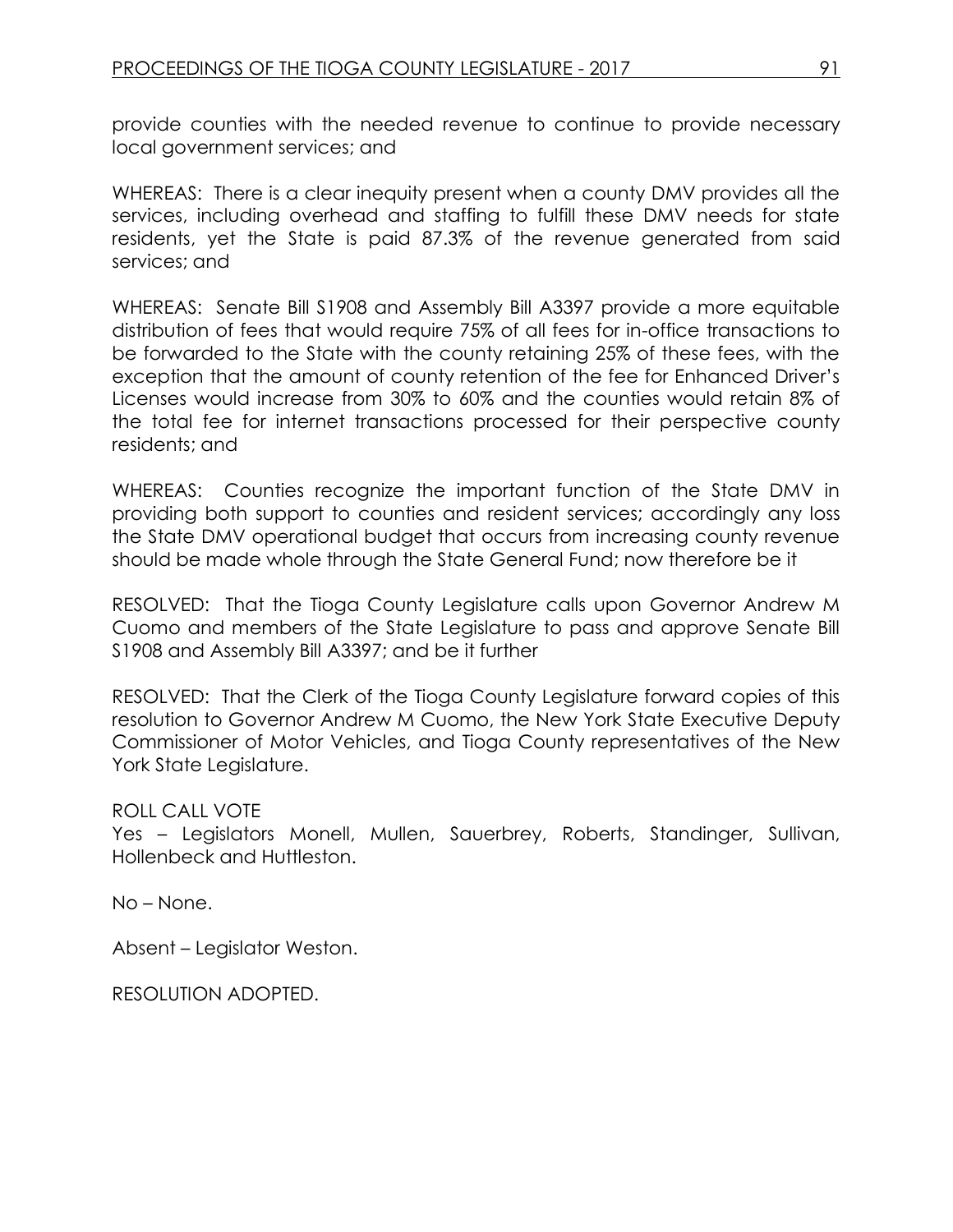Legislator Huttleston moved for the adoption of the following resolution, seconded by Legislator Sullivan.

REFERRED TO: COUNTY CLERK COMMITTEE

# RESOLUTION NO. 62-17 *AUTHORIZE INCREASE IN ADMINISTERING MORTGAGE TAX BY THE TIOGA COUNTY CLERK AS APPROVED BY NEW YORK STATE DEPARTMENT OF TAXATION AND FINANCE*

WHEREAS: Section 262 (Article 11) of the New York State tax law mandates that recording officers are entitled to receive for the county all necessary expenses for the purpose of administration of the mortgage tax in their office and approved allowance by the New York State Department of Taxation and Finance; and

WHEREAS: The Tioga County Clerk has requested proper compensation that are reasonable and necessary allowances to cover county expenditures for collection, disbursements of the mortgage tax; and

WHEREAS: The Tioga County Clerk's office has submitted to the New York State Department of Taxation and Finance a mortgage expense request of \$123,024.00 per year; and

WHEREAS: The Tioga County Clerk has been authorized by New York State Department of Taxation and Finance to increase the mortgage expense to be \$123,024.00 for the period of April 2017 – April 2018; be it therefore

RESOLVED: That the County Clerk be authorized to collect or withhold from its disbursements in twelve (12) equal monthly installments of \$10,252.00 at a total annum amount of \$123,024.00.

# ROLL CALL VOTE

Yes – Legislators Monell, Mullen, Sauerbrey, Roberts, Standinger, Sullivan, Hollenbeck and Huttleston.

No – None.

Absent – Legislator Weston.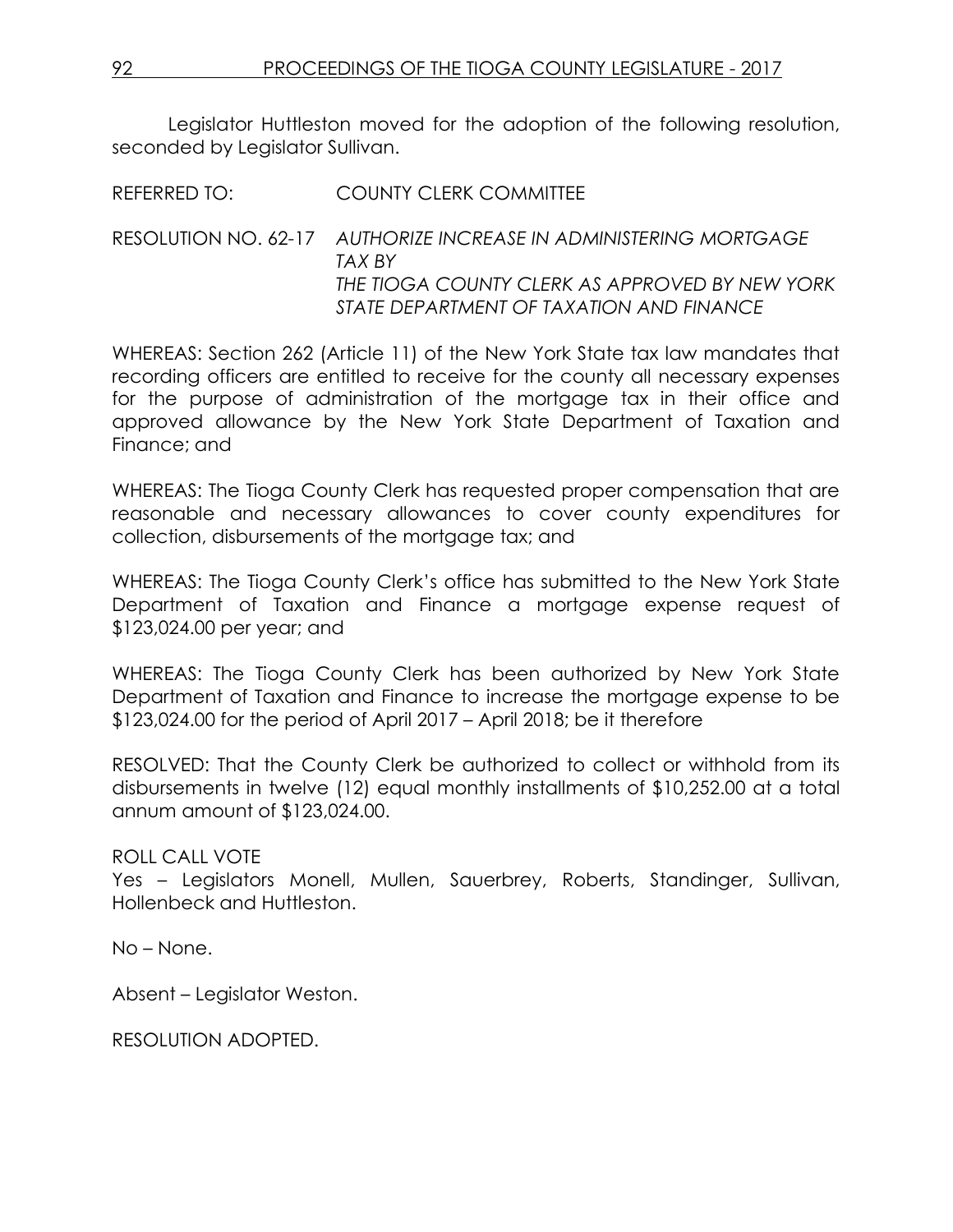Legislator Roberts moved for the adoption of the following resolution, seconded by Legislator Hollenbeck.

| REFERRED TO: | ED&P COMMITTEE           |
|--------------|--------------------------|
|              | <b>FINANCE COMMITTEE</b> |

RESOLUTION NO. 63–17 *AUTHORIZE TRANSFER OF FUNDS FOR PURCHASE OF CHAIRS FOR THE ECONOMIC DEVELOPMENT & PLANNING CONFERENCE ROOM*

WHEREAS: The Economic Development & Planning Department is replacing the conference room chairs in the Economic Development & Planning Conference Room; and

WHEREAS: Economic Development and Planning put \$1800.00 in the 2017 chairs expense account budget to cover the estimated cost for the purchase of the chairs; and

WHEREAS: Upon researching the actual cost of the conference room chairs it is necessary to increase the chairs expense account by \$509.10 for the purchase of the chairs; therefore be it

RESOLVED: That the Director of Economic Development & Planning be authorized to purchase the conference room chairs for the Economic Development and Planning Conference Room and that the following sums be transferred for this purchase:

From: ED&P Account A6422 - 540010 \$509.10

To: ED&P Account A6422 - 520070 \$509.10

ROLL CALL VOTE

Yes – Legislators Monell, Mullen, Sauerbrey, Roberts, Standinger, Sullivan, Hollenbeck and Huttleston.

No – None.

Absent – Legislator Weston.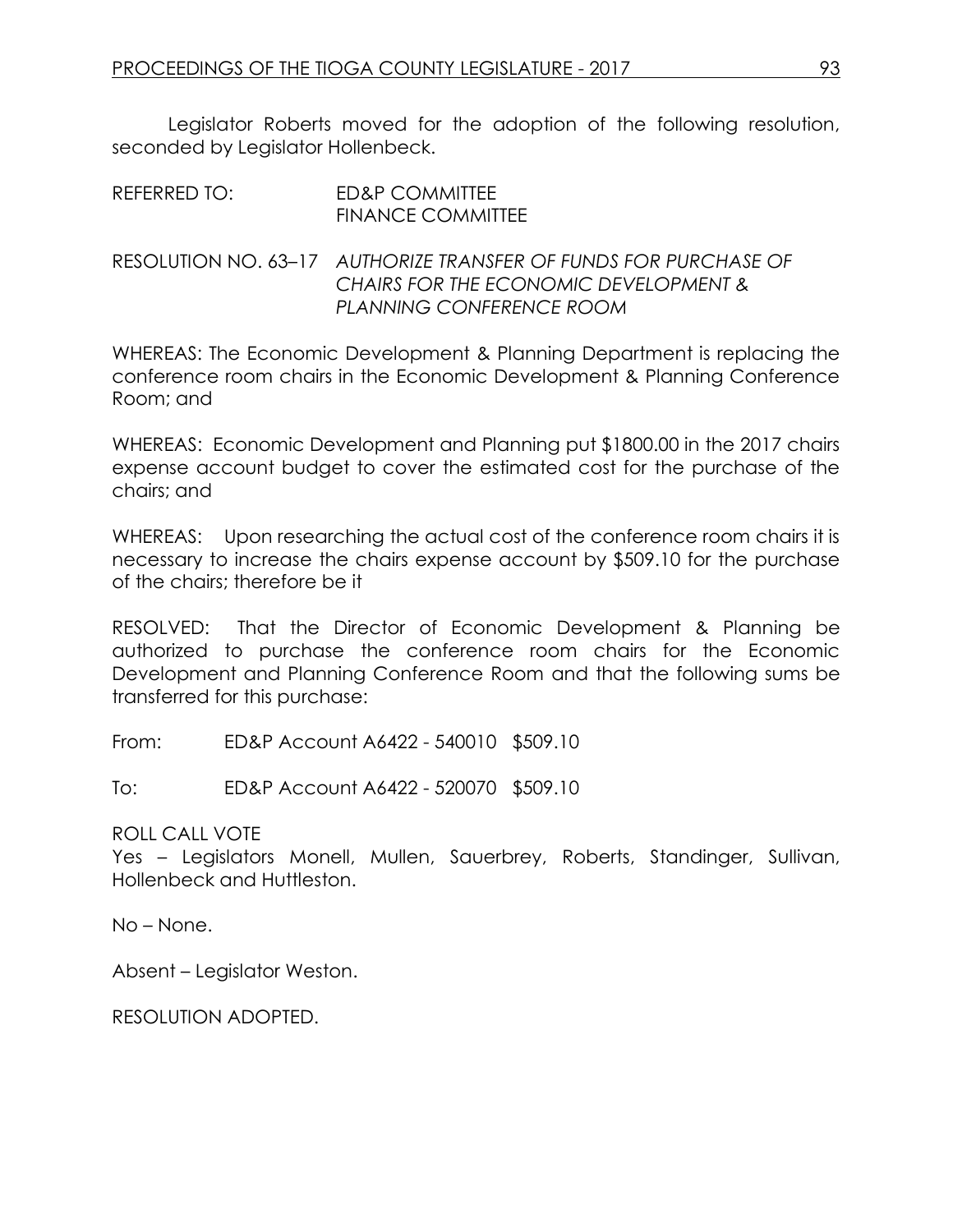Legislator Standinger moved for the adoption of the following resolution, seconded by Legislator Sullivan.

| REFERRED TO:         | <b>HEALTH &amp; HUMAN SERVICES COMMITTEE</b><br>FINANCE COMMITTEE |
|----------------------|-------------------------------------------------------------------|
| RESOLUTION NO. 64-17 | APPROPRIATION OF FUNDS                                            |

WHEREAS: Public Health has been awarded funding from Care Compass Network to be used specifically toward a "Richford Smiles" event to be held in the Town of Richford; and

*PUBLIC HEALTH*

WHEREAS: "Richford Smiles" will provide dental services, public health education and access to a number of other services to Tioga County residents in the Richford area; and

WHEREAS: Appropriation of Funds requires Legislative approval; therefore be it

RESOLVED: That funding be appropriated as follows:

|     | From: A4064 422800 Dental Services: Grants | \$5,000 |
|-----|--------------------------------------------|---------|
| To: | A4064 540640 Dental Services: Supplies     | \$5,000 |

# ROLL CALL VOTE

Yes – Legislators Monell, Mullen, Sauerbrey, Roberts, Standinger, Sullivan, Hollenbeck and Huttleston.

No – None.

Absent – Legislator Weston.

#### RESOLUTION ADOPTED.

Legislator Mullen moved for the adoption of the following resolution, seconded by Legislator Hollenbeck.

| REFERRED TO:         | PUBLIC SAFETY COMMITTEE<br><b>FINANCE COMMITTEE</b>                                  |
|----------------------|--------------------------------------------------------------------------------------|
| RESOLUTION NO. 65-17 | FUND TRANSFER TO FACILITATE<br><b>RESPIRATOR PHYSICALS AND FIT</b><br><b>TESTING</b> |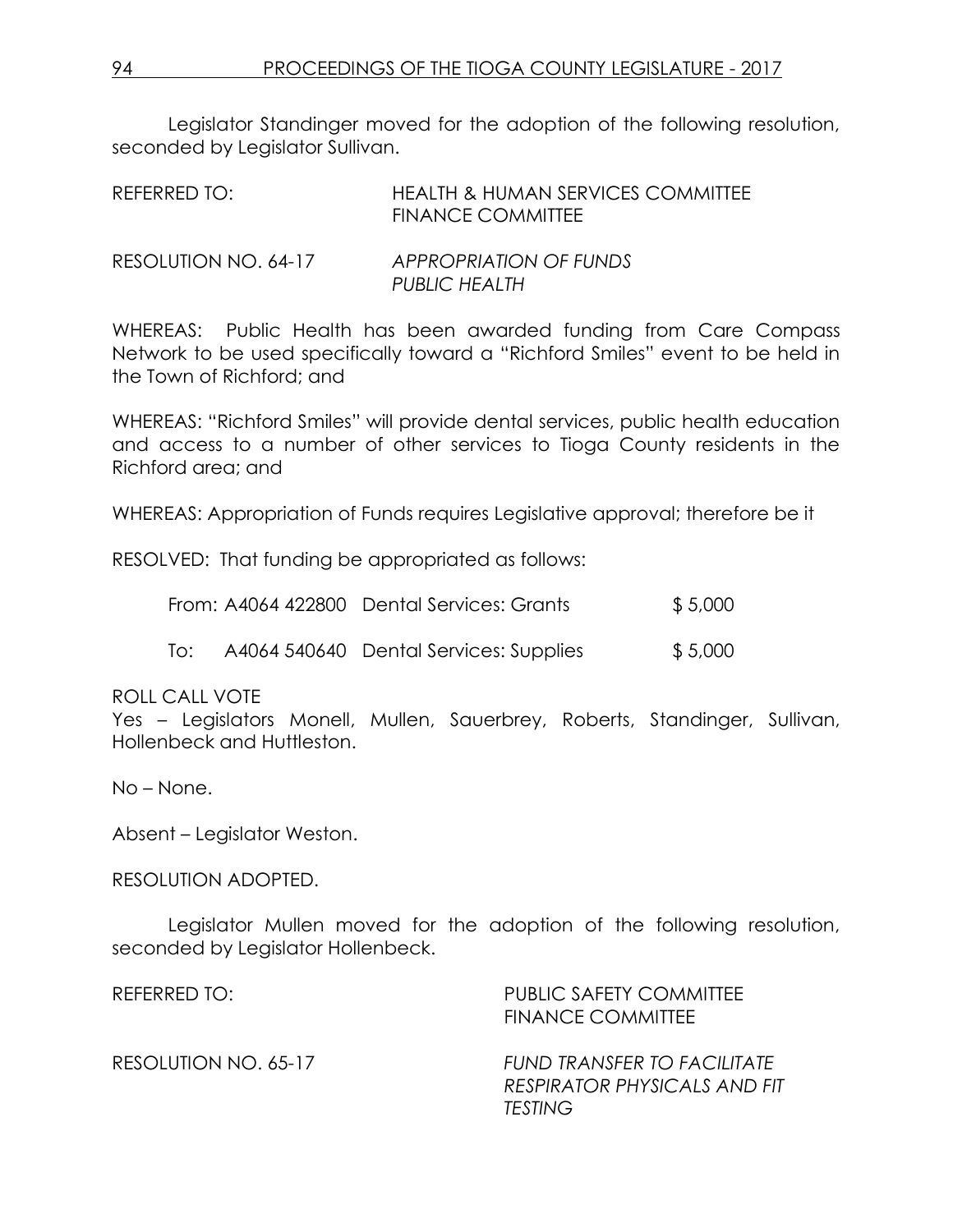WHEREAS: The Sheriff's Office was inspected by a representative of the NYS PESH (Public Employee Safety and Health) and was found to be non-compliant in providing physicals and fit test for personnel who may be required to utilize respirators; and

WHEREAS: The Sheriff's Office must now provide physicals and respirator fit test to required employees; and

WHEREAS: Funding to pay for these physicals and fit testing is not available within the Sheriff's Office 2017 operating budget and it is requested that this funding be acquired from the Contingency Account, now therefore be it,

RESOLVED: That the following funds be transferred and appropriated as follows:

| From: | A1990 540715           | Contingency Account-Transfers \$9,000 |         |
|-------|------------------------|---------------------------------------|---------|
| To:   | A3110 540470 Physicals |                                       | \$9,000 |

### ROLL CALL VOTE

Yes – Legislators Monell, Mullen, Sauerbrey, Roberts, Standinger, Sullivan, Hollenbeck and Huttleston.

No – None.

Absent – Legislator Weston.

RESOLUTION ADOPTED.

Legislator Mullen moved for the adoption of the following resolution, seconded by Legislator Hollenbeck.

| REFERRED TO:         | <b>PUBLIC SAFETY COMMITTEE</b>                             |
|----------------------|------------------------------------------------------------|
| RESOLUTION NO. 66-17 | <b>TRANSFER OF CAPITAL FUNDS-</b><br><b>SHERIFF OFFICE</b> |

WHEREAS: Funding in the amount of \$20,000 was approved in the 2017 Jail Capital Budget for the purchase of a prisoner transport van; and

WHEREAS: Purchase bids were solicited through the NYS OGS (Office of General Services) Vehicle Market place for the procurement of a prisoner transport van; and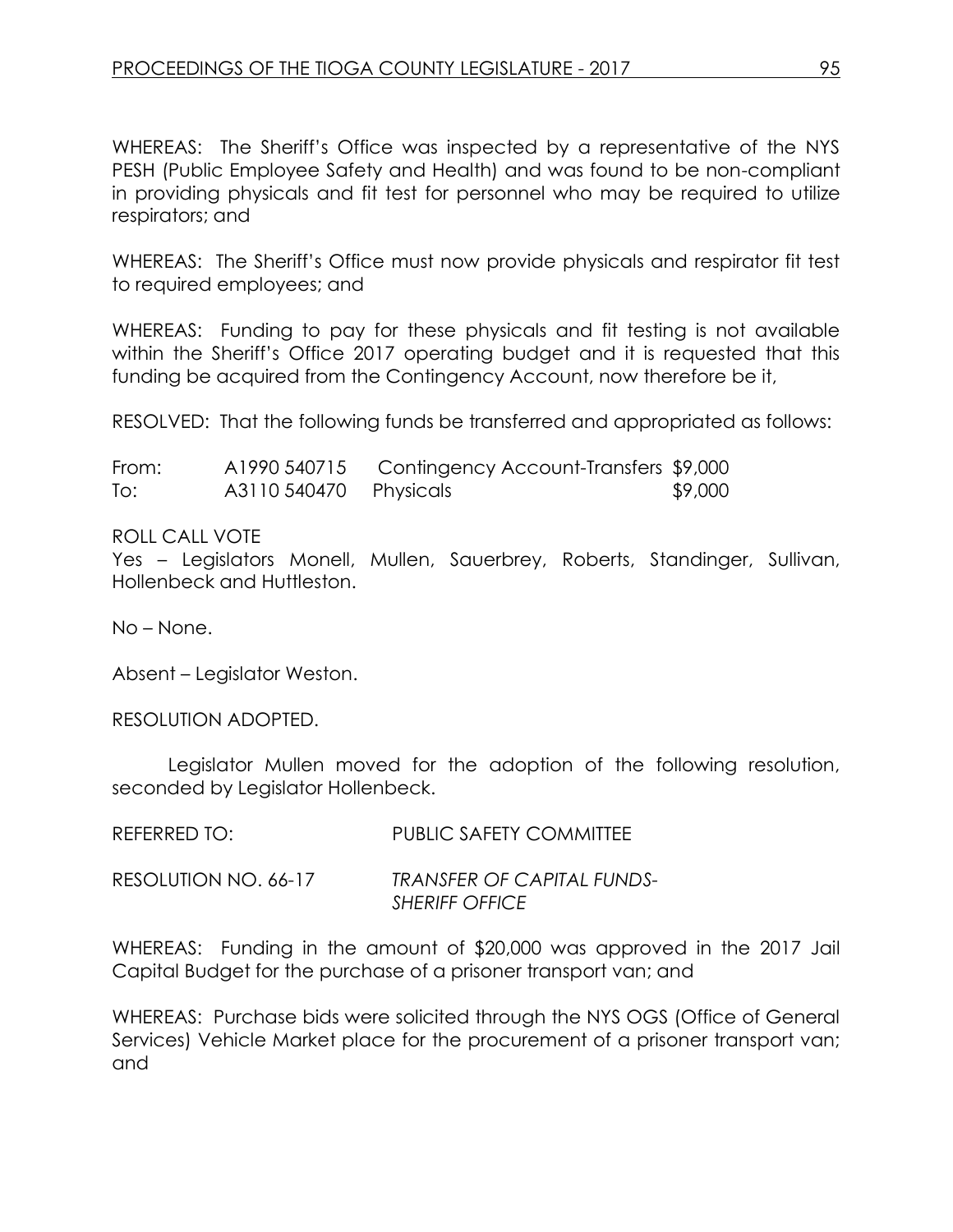WHEREAS: Three bids were received, with all three exceeding the budgeted amount of \$20,000; and

WHEREAS: Budgeted surplus capital funds under the Sheriff's purview are available to be utilized to bridge the funding gap to procure a prisoner transport van; therefore it be

RESOLVED: That the following funds be transferred to provide for adequate funding for the purchase of a prisoner transport van:

|     | From: H3150 520130<br>H3110 520130 | Equipment (Not Car)<br>Equipment (Not Car) | \$2,400<br>\$1,600 |
|-----|------------------------------------|--------------------------------------------|--------------------|
| To: | H3150 521060                       | Car/Truck                                  | \$4,000            |

ROLL CALL VOTE

Yes – Legislators Monell, Mullen, Sauerbrey, Roberts, Standinger, Sullivan, Hollenbeck and Huttleston.

No – None.

Absent – Legislator Weston.

RESOLUTION ADOPTED.

Legislator Mullen moved for the adoption of the following resolution, seconded by Legislator Monell.

| REFERRED TO:         | <b>PUBLIC SAFETY COMMITTEE</b>  |
|----------------------|---------------------------------|
| RESOLUTION NO. 67-17 | APPOINT MEMBERS ALTERNATIVES TO |
|                      | INCARCERATION ADVISORY BOARD    |

RESOLVED: That the following members be appointed to the Alternatives to Incarceration Advisory Board for the following terms:

|                                                      | TFRM               |
|------------------------------------------------------|--------------------|
| Ex-Offender                                          | 4/1/17-3/31/18     |
| Crime Victim                                         | $4/1/17 - 3/31/18$ |
| State Certified Provider of Alcohol and/or Substance |                    |
| Abuse Treatment                                      | $4/1/17 - 3/31/18$ |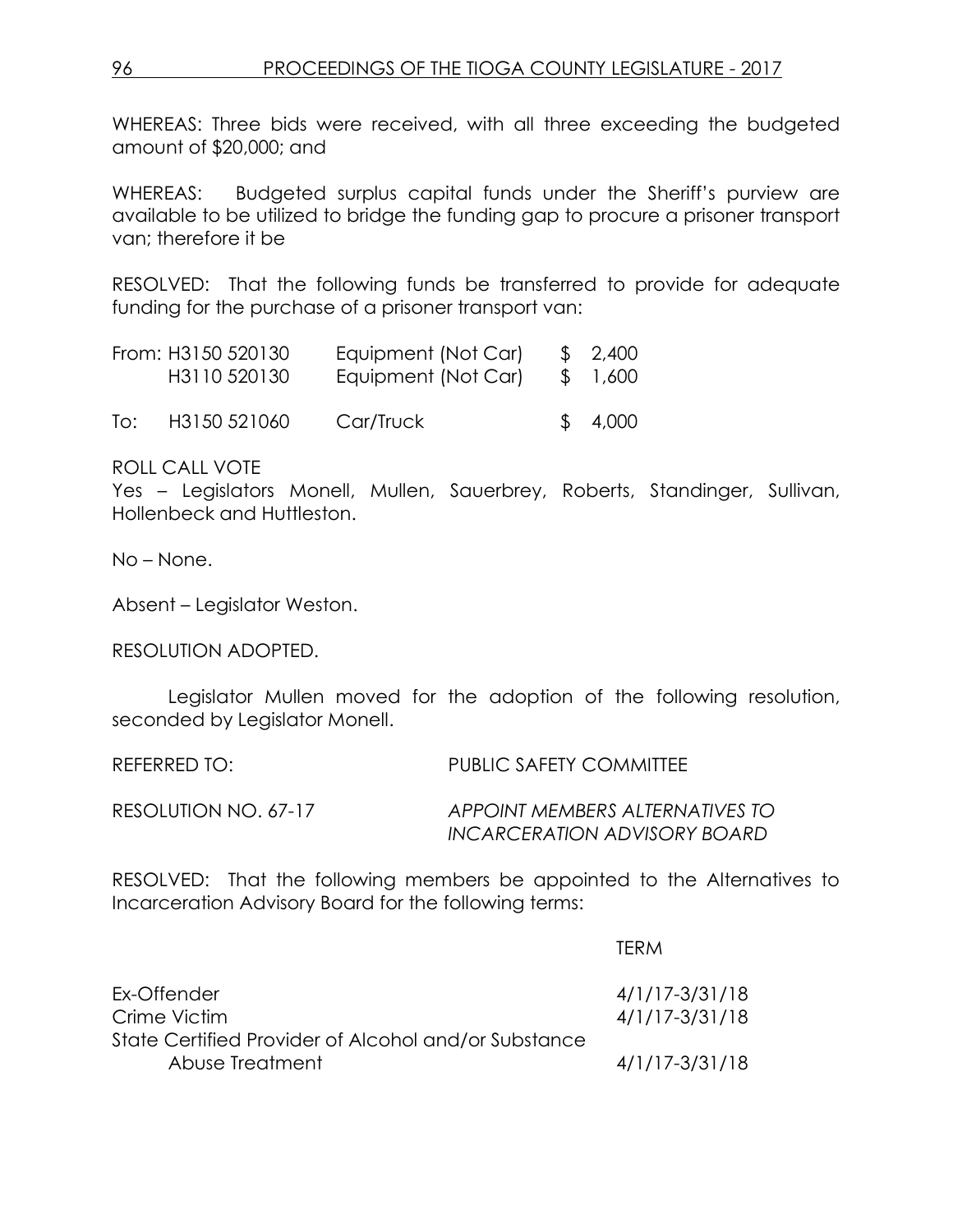#### ROLL CALL VOTE

Yes – Legislators Monell, Mullen, Sauerbrey, Roberts, Standinger, Sullivan, Hollenbeck and Huttleston.

No – None.

Absent – Legislator Weston.

RESOLUTION ADOPTED.

Legislator Roberts moved for the adoption of the following resolution, seconded by Legislator Standinger.

| REFERRED TO:         | ED&P & AGRICULTURE COMMITTEES                                                                                                                                  |
|----------------------|----------------------------------------------------------------------------------------------------------------------------------------------------------------|
| RESOLUTION NO. 68-17 | ADOPT THE NORTH TIOGA AGRICULTURAL<br>DISTRICT (#3) AS MODIFIED AND SUBMIT SAME TO<br>THE NEW YORK STATE DEPARTMENT OF<br>AGRICULTURE AND MARKETS FOR APPROVAL |

WHEREAS: Pursuant to the New York State Agriculture and Markets Law Article 25AA and upon 300-day notice by the Department of Agriculture and Markets, the Tioga County Legislature has initiated a review of the existing North Tioga Agricultural District (#3) to determine if it should be modified or terminated; and

WHEREAS: The Agricultural and Farmland Protection Board has been requested by the Legislature to review the District and make a recommendation for revision or termination; and

WHEREAS: The Tioga County Planning Department has conducted this review and has created a corresponding plan based on public comments, surveys and extensive consultation with area farmers that results in expanding the North Tioga Agricultural District to a total of 29,336 acres with 22,806 acres in farms, including 31 added farms; and

WHEREAS: By unanimous resolution the Agriculture and Farmland Protection Board did adopt said proposed plan for modification of the North Tioga Agricultural District; and

WHEREAS: A public hearing was held on March 1st, 2017 where the District map and findings along with the proposed modifications were presented to the public; and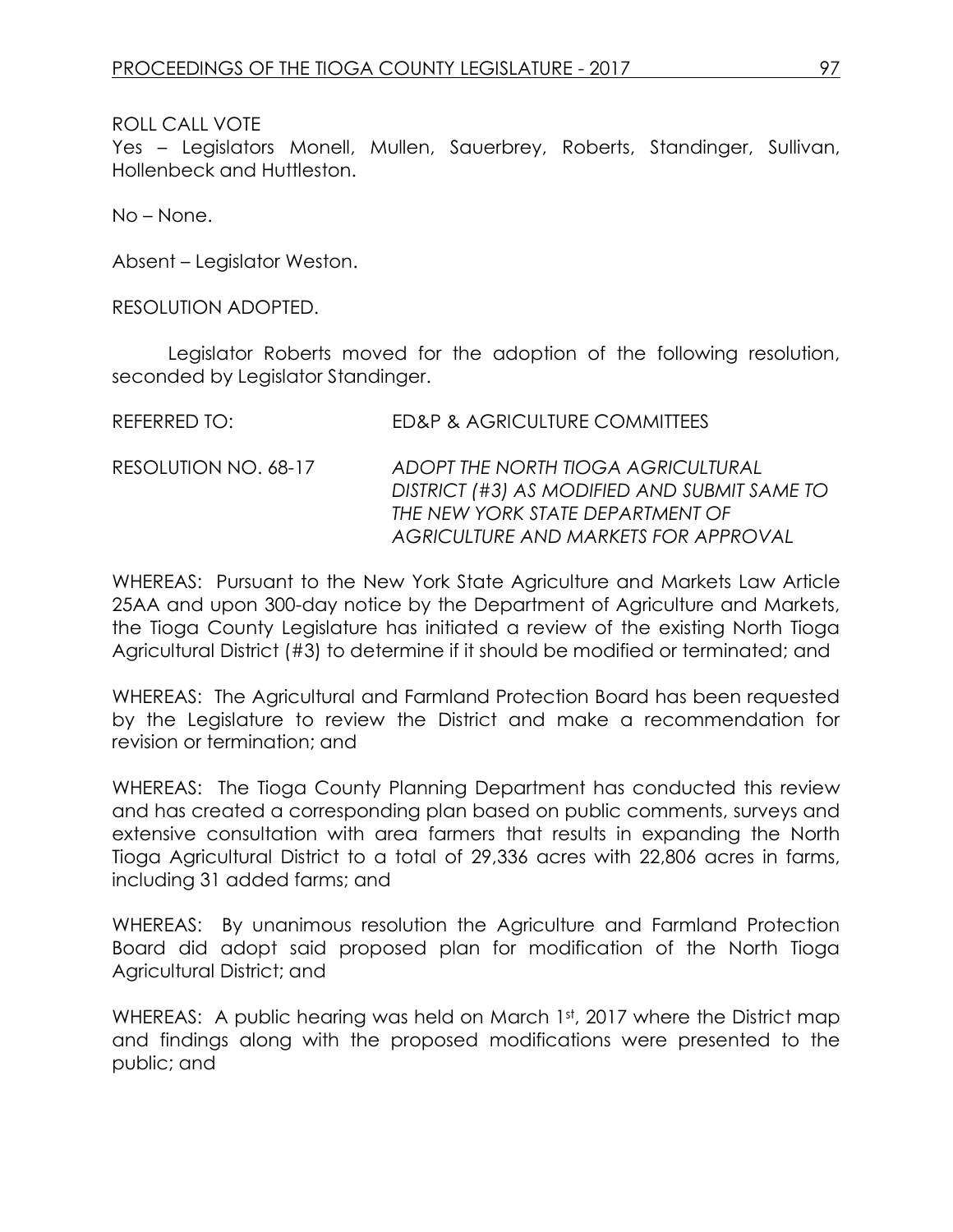WHEREAS: The proposed district review report is comprised of the map and findings filed with the Clerk of the County Legislature for the public comment period and copies showing proposed revisions were presented at the public hearing; and

WHEREAS: The County Legislature has indicated its desire to be designated lead agency for SEQR (State Environmental Quality Review) requirements; and

WHEREAS: This plan has been found to have "little likelihood of significant adverse environmental impact…" consistent with the programmatic review of environmental effects of agricultural districting by the New York State Department of Agriculture & Markets; therefore be it

RESOLVED: That based upon Tioga County Planning's review of the above as outlined on the SEQR Short Environmental Assessment Form, the Tioga County Legislature make a SEQR Negative Declaration regarding said modifications to the North Tioga Agricultural District; and be it further

RESOLVED: That the Tioga County Legislature does hereby approve said proposed plan to modify the North Tioga Agricultural District, and directs the Planning Department to prepare a submission package as required by the NYS Department of Agriculture and Markets describing this proposal, along with the associated SEQR Environmental Assessment Form, and to submit same on behalf of the Legislature to that agency for review as described in Article 25AA; and be it further

RESOLVED: That it is intent of this body, upon approval by the Commissioner of NYS Department of Agriculture & Markets, to make this North Tioga District modification effective immediately.

# ROLL CALL VOTE

Yes – Legislators Monell, Mullen, Sauerbrey, Roberts, Standinger, Sullivan, Hollenbeck and Huttleston.

No – None.

Absent – Legislator Weston.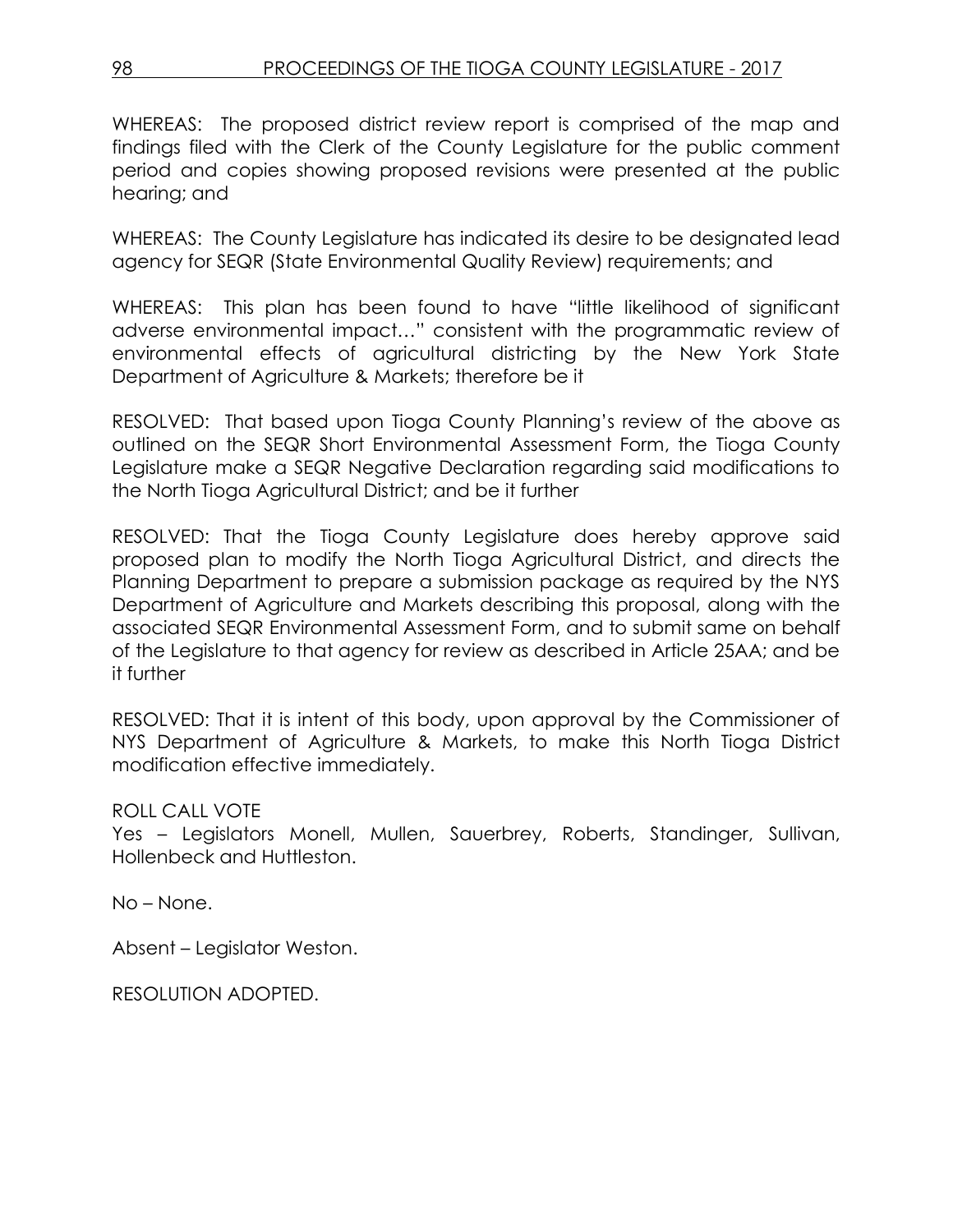Legislator Roberts moved for the adoption of the following resolution, seconded by Legislator Mullen.

| REFERRED TO:        | ED&P COMMITTEE<br>AGRICULTURE COMMITTEE                                     |
|---------------------|-----------------------------------------------------------------------------|
| RESOLUTION NO 69-17 | AUTHORIZE 2017 REQUESTS FOR INCLUSION OF<br>LANDS IN AGRICULTURAL DISTRICTS |

WHEREAS: In accordance with §303-B of the NYS Agricultural and Markets Law 25-AA, the Tioga County Planning Department has solicited agricultural land owners to request inclusion of lands in agricultural districts; and

WHEREAS: Tioga County Planning has received requests for inclusion of land in agricultural districts and prepared the required report listing these requests, which are located within the Spencer and Owego/Nichols Agricultural Districts, and totaling nearly 495 acres; and

WHEREAS: The County Legislature has indicated its desire to be designated lead agency for SEQR (State Environmental Quality Review) requirements; and

WHEREAS: Tioga County Planning has found this plan to have "little likelihood of significant adverse environmental impact…" via completion of the SEQR Short Environmental Assessment Form, which is consistent with the programmatic review of environmental effects of agricultural districting by the New York State Department of Agriculture & Markets; and

WHEREAS: The Tioga County Agricultural and Farmland Protection Board has reviewed said report and determined that the land to be included consists of viable agricultural land and its inclusion will serve the public interest by helping to maintain a viable agricultural industry within the District and therefore recommends County Legislature approval of inclusion of lands into their respective agricultural districts; and

WHEREAS: The Tioga County Legislature has held the required public hearing and no opposition was heard; therefore be it

RESOLVED: That the Tioga County Legislature makes a SEQR Negative Declaration and approves the 2017 requests for inclusion of land listed in said report into the Spencer and Owego/Nichols Agricultural Districts, and be it further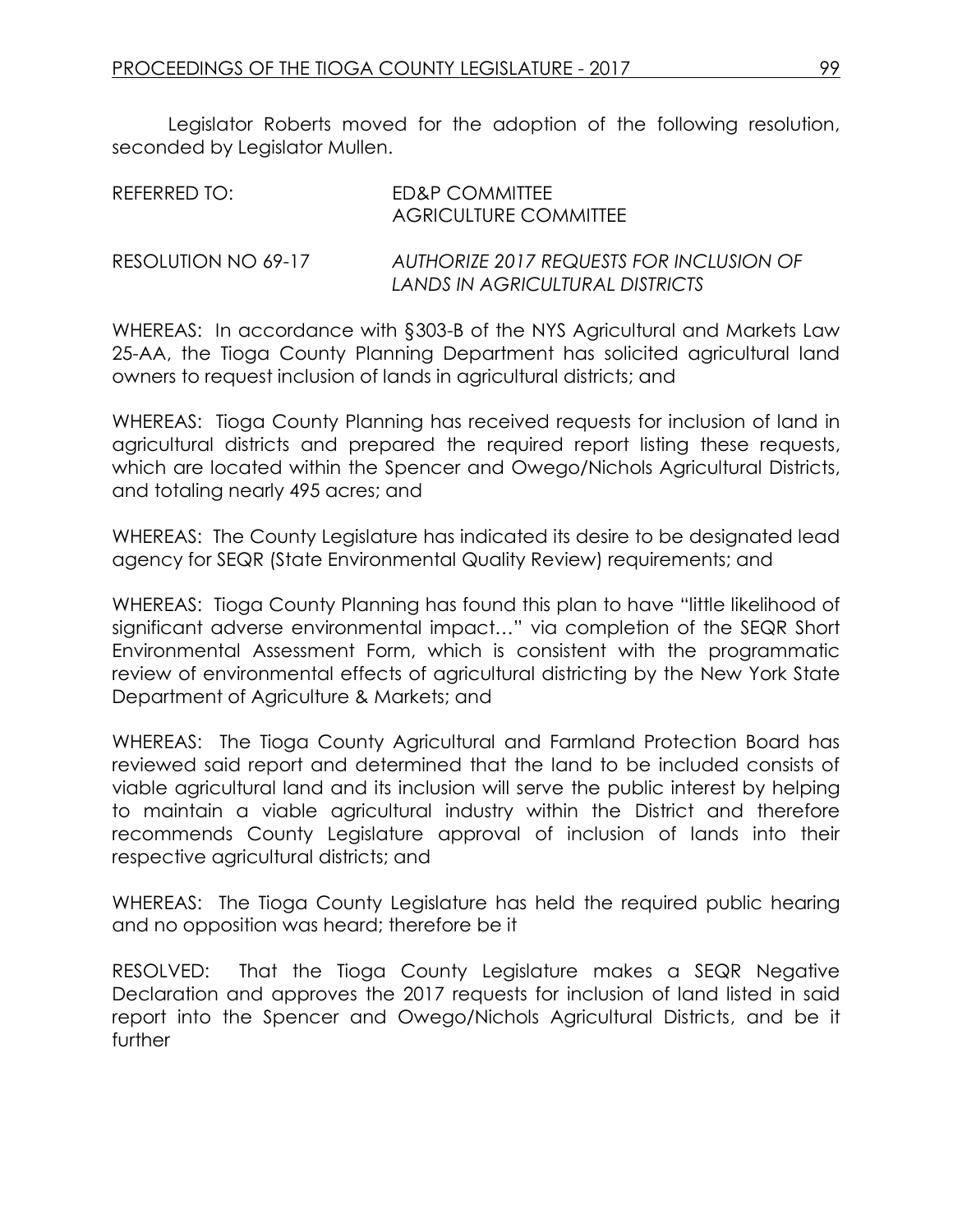RESOLVED: That the Tioga County Legislature directs the Tioga County Planning Department to submit said report to the Commissioner of NYS Department of Agriculture and Markets for final certification; and be it further

RESOLVED: That it is the intent of this body, upon approval by the Commissioner of NYS Department of Agriculture & Markets, to make these inclusions to the Spencer and Owego/Nichols Agricultural Districts effective immediately.

ROLL CALL VOTE Yes – Legislators Monell, Mullen, Sauerbrey, Roberts, Standinger, Sullivan, Hollenbeck and Huttleston.

No – None.

Absent – Legislator Weston.

RESOLUTION ADOPTED.

Legislator Roberts moved for the adoption of the following resolution, seconded by Legislator Mullen.

REFERRED TO: ED&P COMMITTEE

RESOLUTION NO. 70-17 *AUTHORIZE APPLICATION FOR NYS DOS COUNTYWIDE RESILIENCY PLANNING GRANT*

WHEREAS: The NYS Department of State's Office of Planning and Development has made available a funding opportunity for counties to create a Countywide Resiliency Plan that will identify methods of making the community and economy more resilient and therefore less impacted by significant flood events; and

WHEREAS: Tioga County realizes the importance of identifying projects that will make our community and economy more resilient before a flood disaster so that recovery happens more swiftly; and

WHEREAS: This grant source requires no local match and allows a maximum request of \$250,000 in funding per application; therefore be it

RESOLVED: That the Tioga County Legislature hereby authorizes submission and administration of said grant to NYS Department of State in the amount not to exceed \$250,000.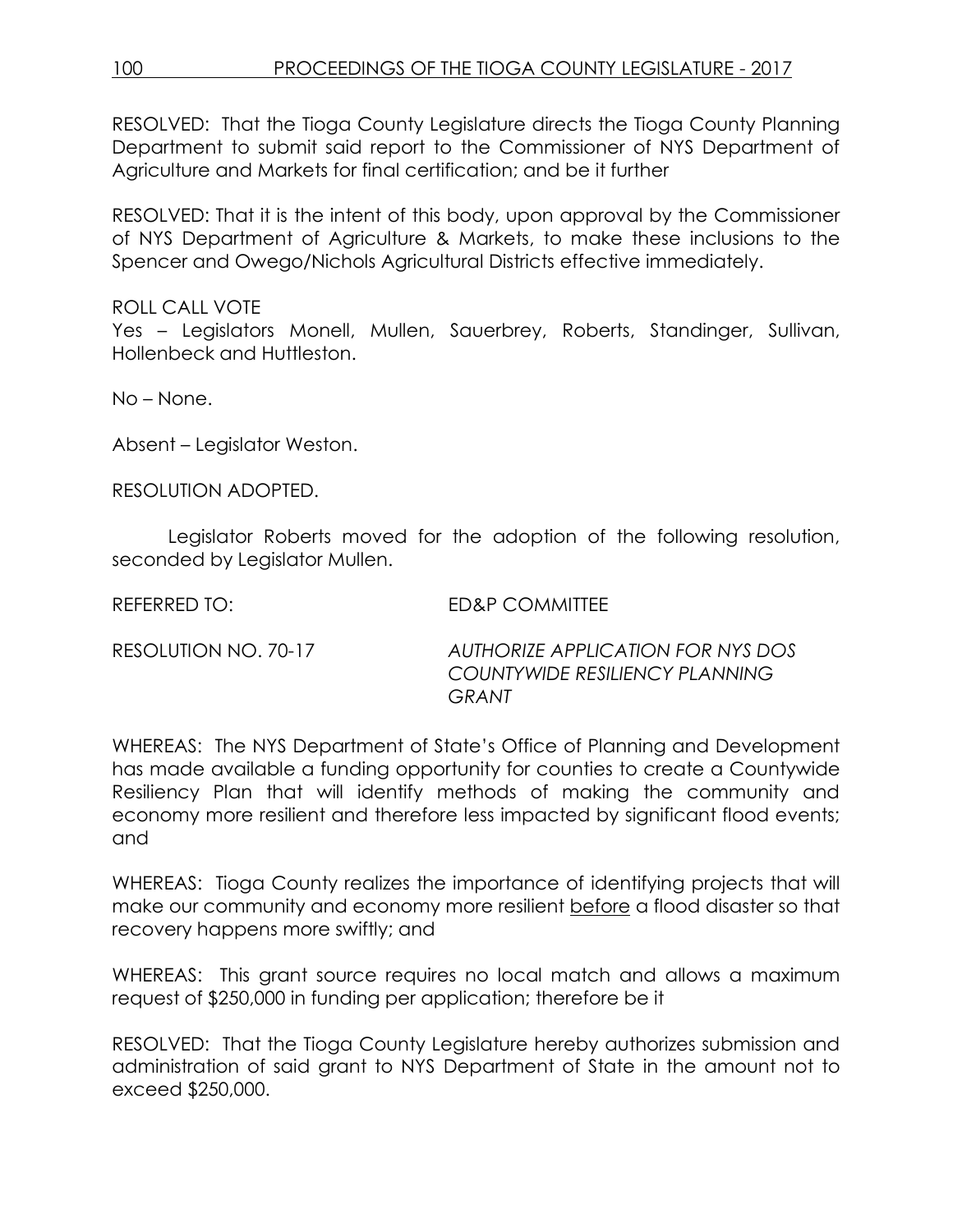ROLL CALL VOTE

Yes – Legislators Monell, Mullen, Sauerbrey, Roberts, Standinger, Sullivan, Hollenbeck and Huttleston.

No – None.

Absent – Legislator Weston.

RESOLUTION ADOPTED.

Legislator Roberts moved for the adoption of the following resolution, seconded by Legislator Sullivan.

REFERRED TO: PUBLIC WORKS COMMITTEE

RESOLUTION NO. 71-17 *FILING OF AN APPLICATION FOR STATE ASSISTANCE FROM THE HOUSEHOLD HAZARDOUS WASTE (HHW) STATE ASSISTANCE PROGRAM AND SIGNING OF THE ASSOCIATED STATE MASTER GRANT CONTRACT, UNDER THE APPROPRIATE LAWS OF NEW YORK STATE*

WHEREAS: The State of New York provides financial aid for household hazardous waste programs; and

WHEREAS: Tioga County, herein called the MUNICIPALITY, has examined and duly considered the applicable laws of the State of New York and the MUNICIPALITY deems it to be in the public interest and benefit to file an application under these laws; and

WHEREAS: It is necessary that a Contract by and between THE PEOPLE OF THE STATE OF NEW YORK, herein called the STATE, and the MUNICIPALITY be executed for such STATE Aid; now therefore be it

RESOLVED BY THE TIOGA COUNTY LEGISLATURE:

1. That the filing of an application in the form required by the State of New York in conformity with the applicable laws of the State of New York including all understanding and assurances contained in said application is hereby authorized.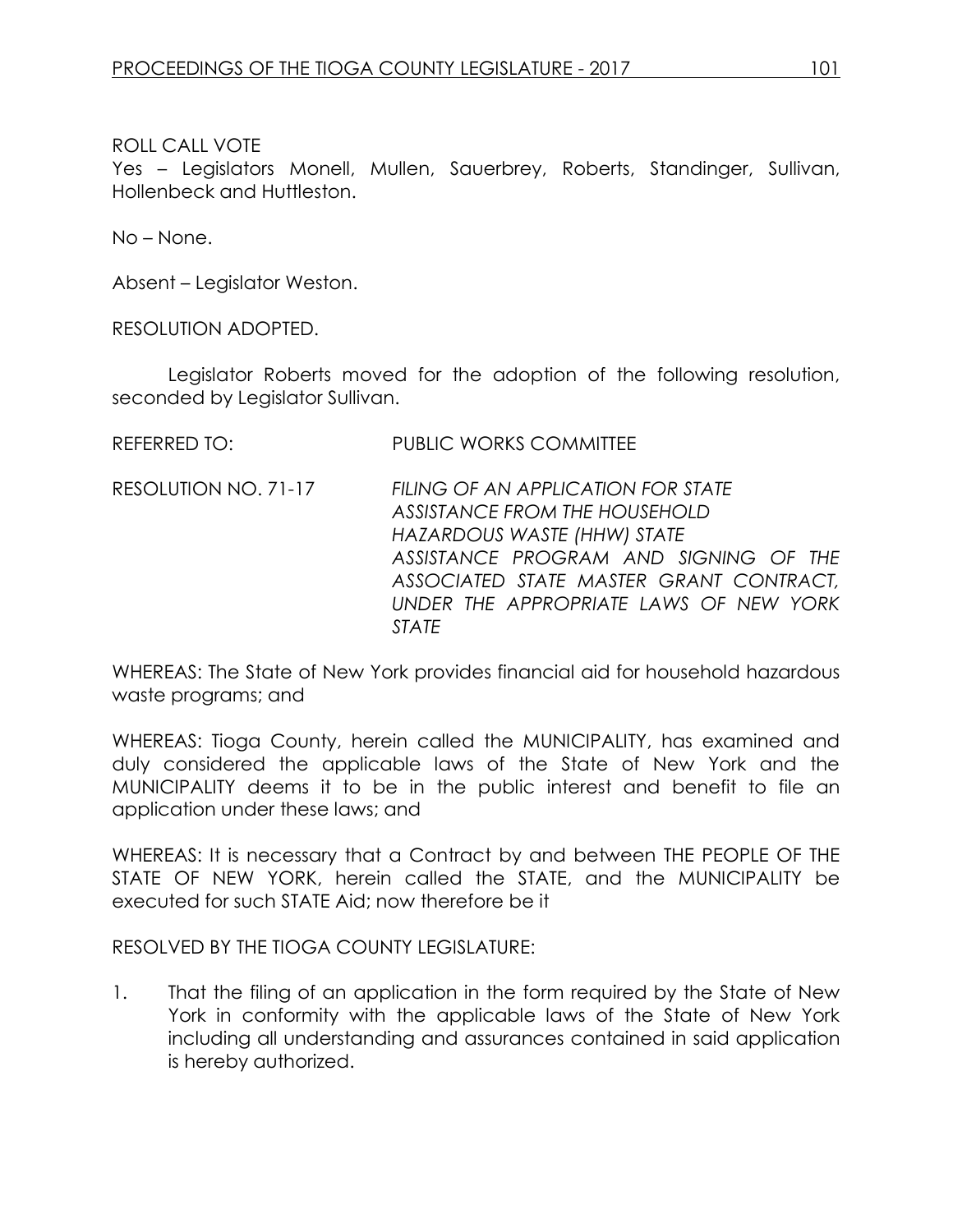# 102 PROCEEDINGS OF THE TIOGA COUNTY LEGISLATURE - 2017

- 2. That Tioga County's Legislative Chair, or his/her designee is directed and authorized as the official representative of the MUNICIPALITY to act in connection with the application, to sign the resulting contract if said application is approved by the State; and to provide such additional information as may be required.
- 3. That the MUNICIPALITY agrees that it will fund the entire cost of said household hazardous waste program and will be reimbursed by the State for the State share of such costs as indicated in the contract.
- 4. That two (2) Certified Copies of this Resolution be prepared and sent to the New York State Department Environmental Conservation together with a complete application.
- 5. That this resolution shall take effect immediately.

### ROLL CALL VOTE

Yes – Legislators Monell, Mullen, Sauerbrey, Roberts, Standinger, Sullivan, Hollenbeck and Huttleston.

No – None.

Absent – Legislator Weston.

RESOLUTION ADOPTED.

Legislator Roberts moved for the adoption of the following resolution, seconded by Legislator Sullivan.

REFERRED TO: PUBLIC WORKS

RESOLUTION NO. 72-17 *AWARD FIRE AND SECURITY ALARM DIALER REPLACEMENT*

WHEREAS: There is a need to replace the fire and security alarm dialer so that it will function correctly with the new VOIP phone system; and

WHEREAS: The Commissioner of Public Works has budgeted for the replacement of the fire and security alarm dialer in the current year budget; and

WHEREAS: The Commissioner of Public Works has received proposals for replacement of the alarm dialer and the proposals came in as follows: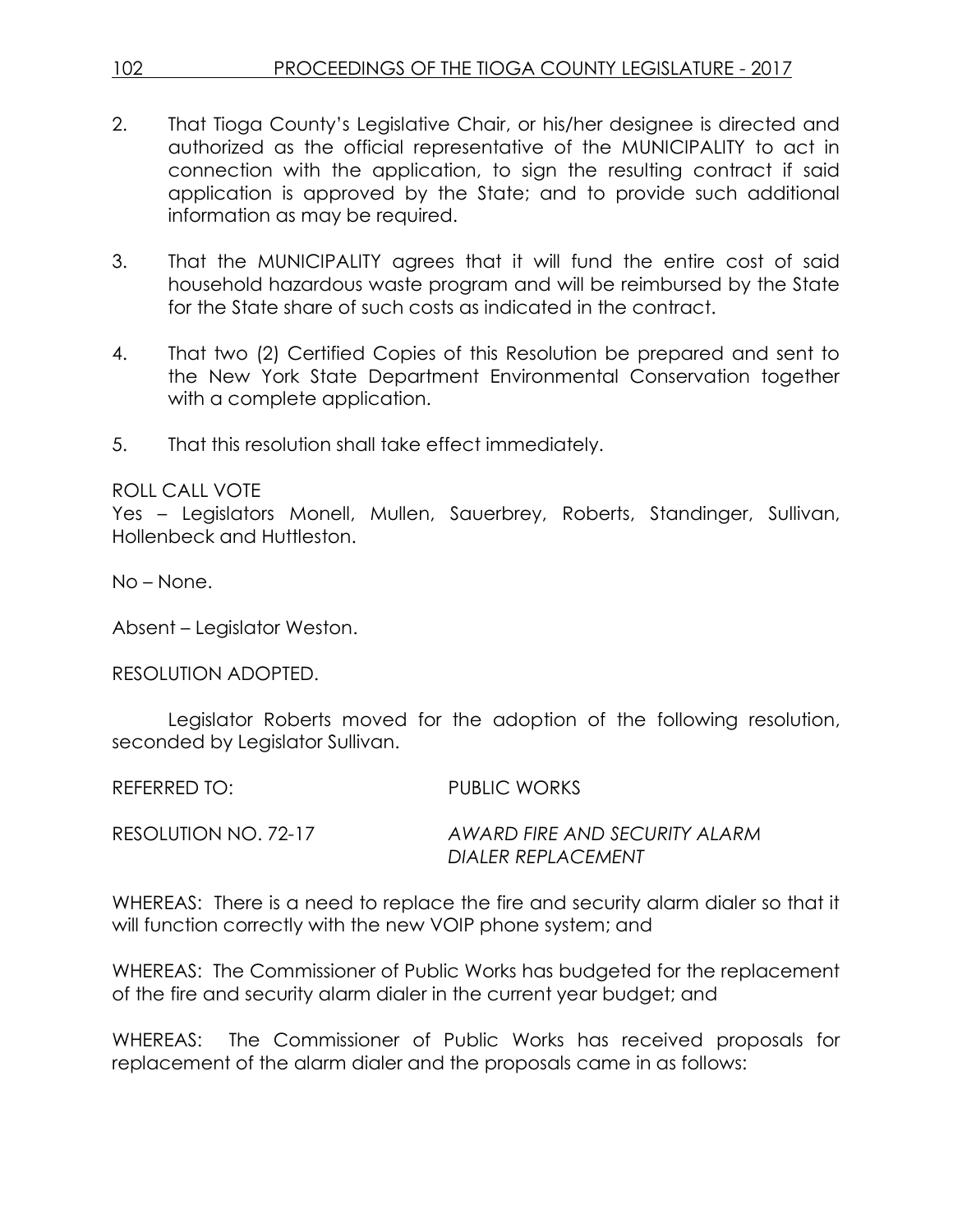| Red Hawk Fire & Security | \$13,257.00 |
|--------------------------|-------------|
| Syracuse Time & Alarm    | \$15,224.03 |

And

WHEREAS: The Commissioner of Public Works completed the review of the proposals and finds the low bidder Red Hawk Fire & Security meets all of the qualifications; therefore be it

RESOLVED: That the Tioga County Legislature authorizes the replacement of the fire and security alarm dialer to Red Hawk Fire & Security, 7020 Fly Road E, East Syracuse, NY 13057 not to exceed \$13,257.00 to be paid out of H1620 520160 Fire & Alarms Equipment.

ROLL CALL VOTE

Yes – Legislators Monell, Mullen, Sauerbrey, Roberts, Standinger, Sullivan, Hollenbeck and Huttleston.

No – None.

Absent – Legislator Weston.

RESOLUTION ADOPTED.

Legislator Roberts moved for the adoption of the following resolution, seconded by Legislator Sullivan.

REFERRED TO: PUBLIC WORKS COMMITTEE

RESOLUTION NO. 73–17 *RESCIND RESOLUTION NO. 39-17 AUTHORIZING THE IMPLEMENTATION AND FUNDING IN THE FIRST INSTANCE 100% OF THE FEDERAL AID AND STATE "MARCHISELLI" PROGRAM-AID ELIGIBLE COSTS OF A TRANSPORTATION FEDERAL-AID PROJECT AND APPROPRIATING FUNDS*

WHEREAS: Resolution No. 39-17 authorized the implementation and funding in the first instance 100% of the Federal Aid and State "Marchiselli" Program-Aid eligible costs for a transportation Federal-Aid Project and appropriated funds therefore; and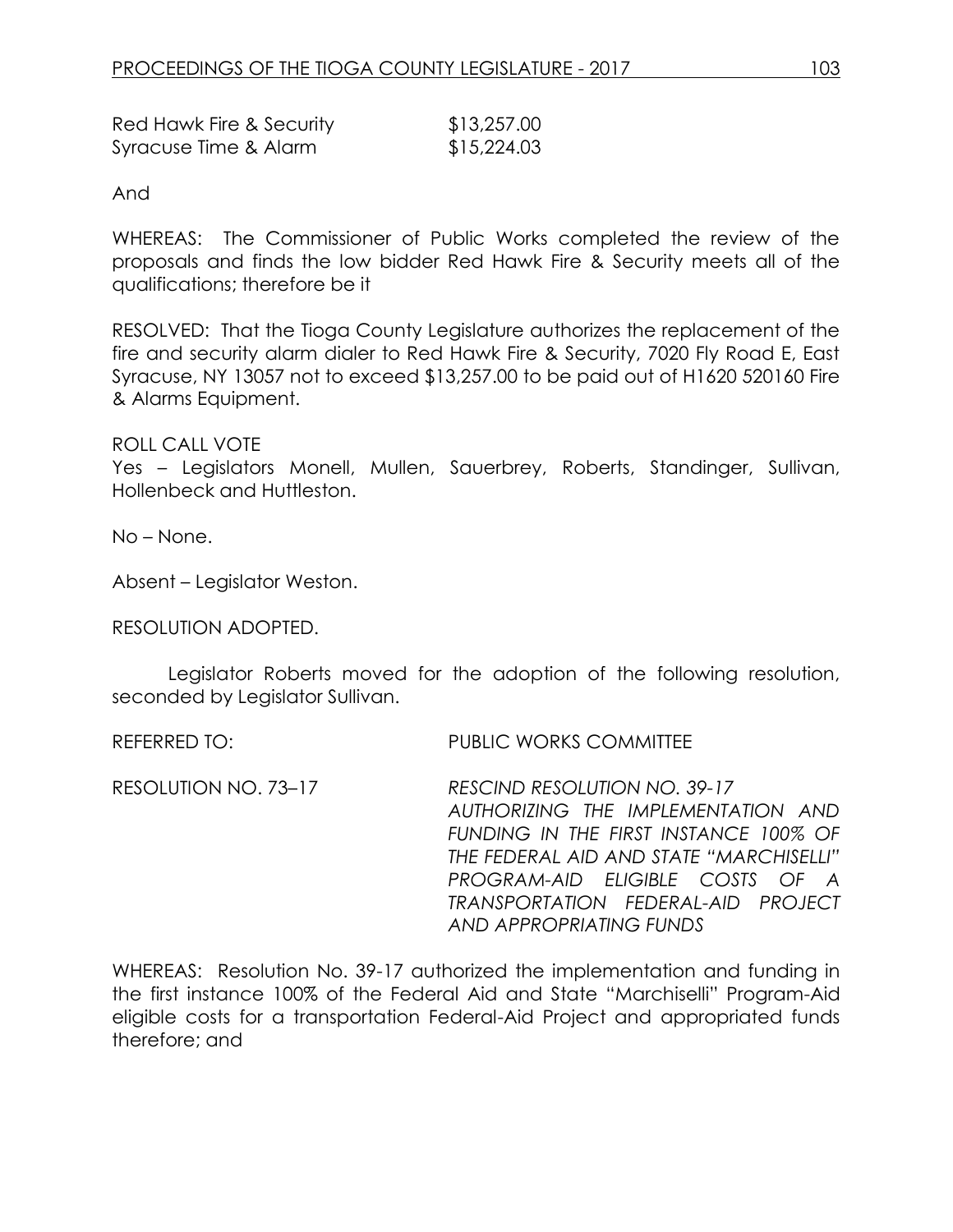WHEREAS: Resolution No. 39-17 appropriated the sum of \$15,000 from the Bridge Projects Account D5110.540050; and made available to cover the cost of participation in the above phase of the Project; and

WHEREAS: The amount should have been \$25,000; therefore be it

RESOLVED: That Resolution No. 39-17 is hereby rescinded and a new resolution will be adopted with the correct amount.

### ROLL CALL VOTE

Yes – Legislators Monell, Mullen, Sauerbrey, Roberts, Standinger, Sullivan, Hollenbeck and Huttleston.

No – None.

Absent – Legislator Weston.

RESOLUTION ADOPTED.

Legislator Roberts moved for the adoption of the following resolution, seconded by Legislator Sullivan.

REFERRED TO: PUBLIC WORKS COMMITTEE

RESOLUTION NO. 74-17 *AUTHORIZING THE IMPLEMENTATION AND FUNDING IN THE FIRST INSTANCE 100% OF THE FEDERAL AID AND STATE "MARCHISELLI" PROGRAM-AID ELIGIBLE COSTS OF A TRANSPORTATION FEDERAL-AID PROJECT AND APPROPRIATING FUNDS*

WHEREAS: A project for the Tioga County Bridge Maintenance Program – Phase 3 - (FFY 17), PIN 9753.99 (the "Project") is eligible for funding under Title 23 US Code, as amended, that calls for the apportionment of the costs of such program to be borne at the ratio of 80% Federal funds and 20% non-Federal funds; and

WHEREAS: The County of Tioga desires to advance the Project by making a commitment of 100% of the Federal and non-Federal share of the costs of the Preliminary Engineering and Design (Phases 1 – 6) work;

NOW, THEREFORE, the Tioga County Legislature, duly convened does hereby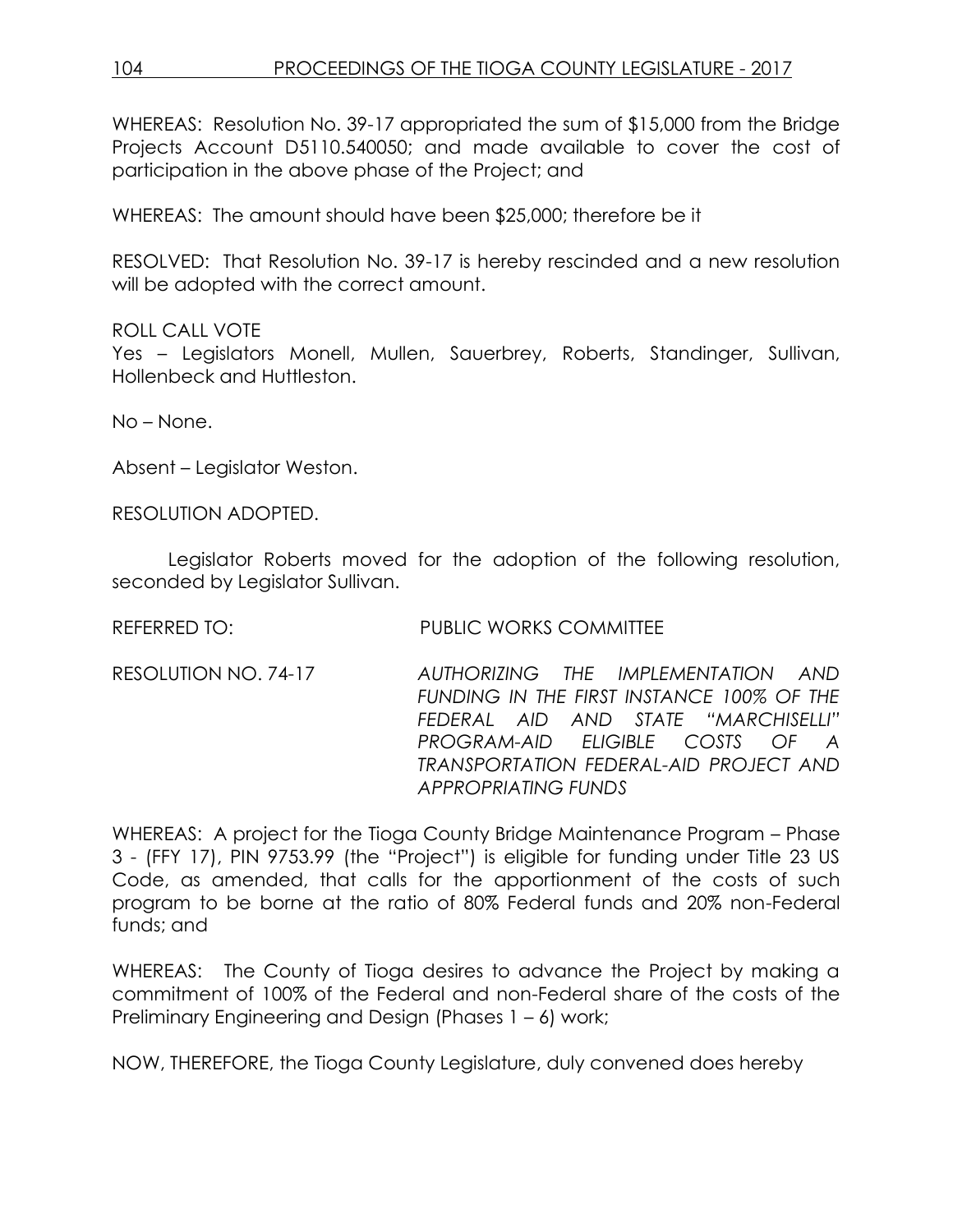RESOLVED: That the Tioga County Legislature hereby approves the abovesubject project; and it is hereby further

RESOLVED: That the Tioga County Legislature hereby authorizes the County of Tioga to pay in the first instance 100% of the Federal and non-Federal share of the cost of the Preliminary Engineering and Design (Phases  $1 - 6$ ) work for the Project or portions thereof; and it is hereby further

RESOLVED: That the sum of \$25,000 is hereby appropriated from the Bridge Projects Account D5110.540050; and made available to cover the cost of participation in the above phase of the Project; and it is hereby further

RESOLVED: That in the event the full Federal and non-Federal share costs of the project exceeds the amount appropriated above, the Tioga County Legislature shall convene as soon as possible to appropriate said excess amount immediately upon notification by the New York State Department of Transportation thereof, and it is hereby further

RESOLVED: That the Chair of the Tioga County Legislature be and is hereby authorized to execute all necessary Agreements, certifications or reimbursement requests for Federal Aid and/or Marchiselli Aid on behalf of the County of Tioga with the New York State Department of Transportation in connection with the advancement or approval of the Project and providing for the administration of the Project and the municipality's first instance funding of project costs and permanent funding of the local share of federal-aid and state-aid eligible Project costs and all Project costs within appropriations therefore that are not so eligible, and it is hereby further

RESOLVED: That a certified copy of this resolution be filed with the New York State Commissioner of Transportation by attaching it to any necessary Agreement in connection with the Project, and it is hereby further

RESOLVED: That this Resolution shall take effect immediately.

# ROLL CALL VOTE

Yes – Legislators Monell, Mullen, Sauerbrey, Roberts, Standinger, Sullivan, Hollenbeck and Huttleston.

No – None.

Absent – Legislator Weston.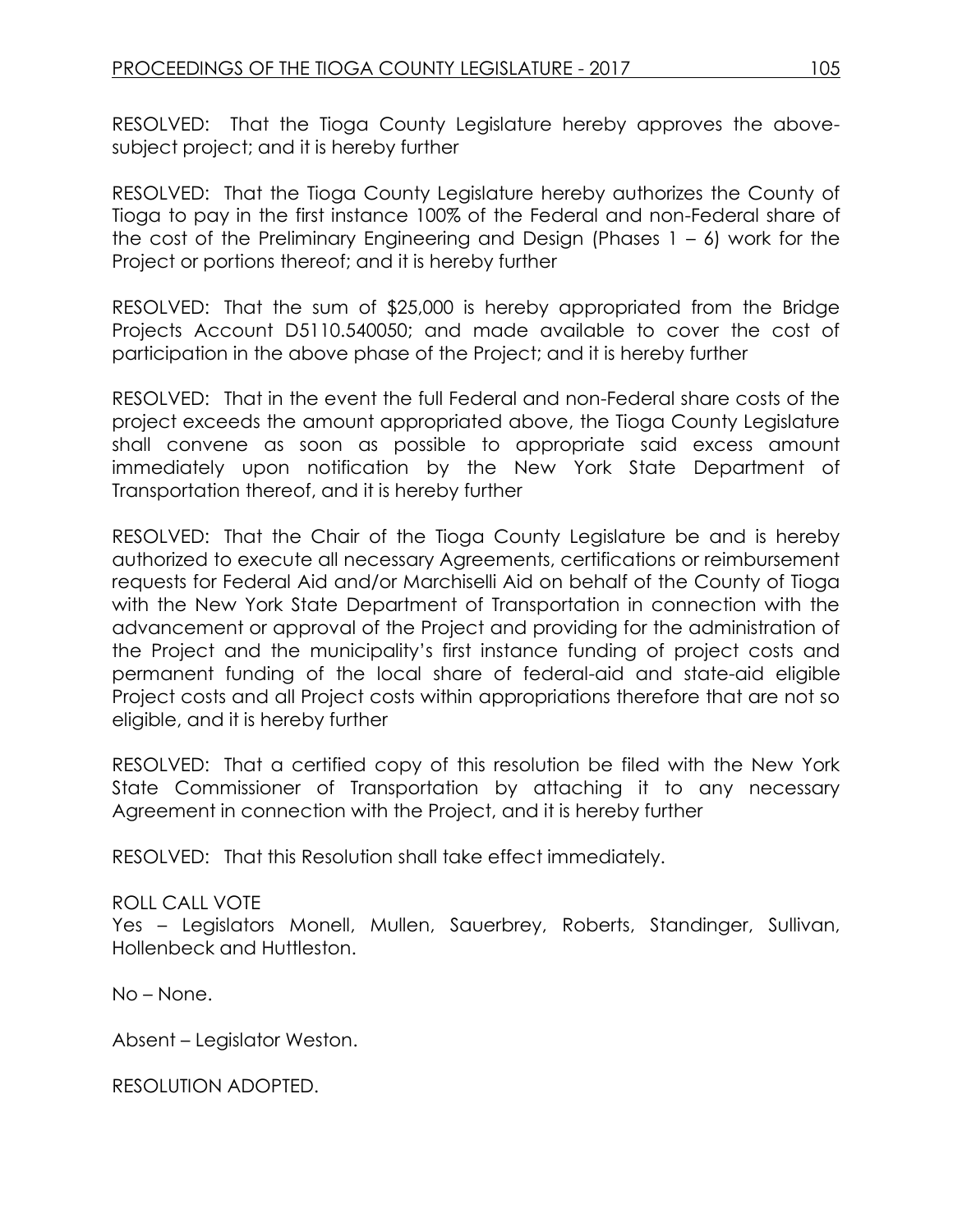Legislator Monell moved for the adoption of the following resolution, seconded by Legislator Hollenbeck.

REFERRED TO: LEGAL/FINANCE

RESOLUTION NO. 75-17 *AUTHORIZE EXECUTION OF COOPERATIVE AGREEMENTS BETWEEN THE LAW DEPARTMENT, ITCS, SHERIFF, PUBLIC HEALTH, DSS, AND MENTAL HYGIENE*

WHEREAS: Tioga County has implemented a Direct Charge Pilot Program that will maximize State reimbursement for legal and IT expenses while eliminating the administrative burden of charging all departments for those expenses; and

WHEREAS: The Law Department and ITCS will directly charge the Department of Social Services, Public Health and Mental Hygiene for its services and support pursuant to Cooperative Agreements; and

WHEREAS: The Sheriff's Department will directly charge the Department of Social Services for security services, escort, protection and transport services; therefore be it

RESOLVED: That the Legislature authorizes and directs the Chair to execute Cooperative Agreements between the Law Department and ITCS and DSS, Public Health and Mental Hygiene; and be it further

RESOLVED: That the Legislature authorizes and directs the Chair to execute a Cooperative Agreement between the Sheriff's Department and DSS; and be it further

RESOLVED: That the Cooperative Agreements between DSS and the Law Department, ITCS and Sheriff shall be submitted to the New York State Office of Temporary and Disability Assistance and the Office of Children and Family Services for approval.

# ROLL CALL VOTE

Yes – Legislators Monell, Mullen, Sauerbrey, Roberts, Standinger, Sullivan, Hollenbeck and Huttleston.

No – None.

Absent – Legislator Weston.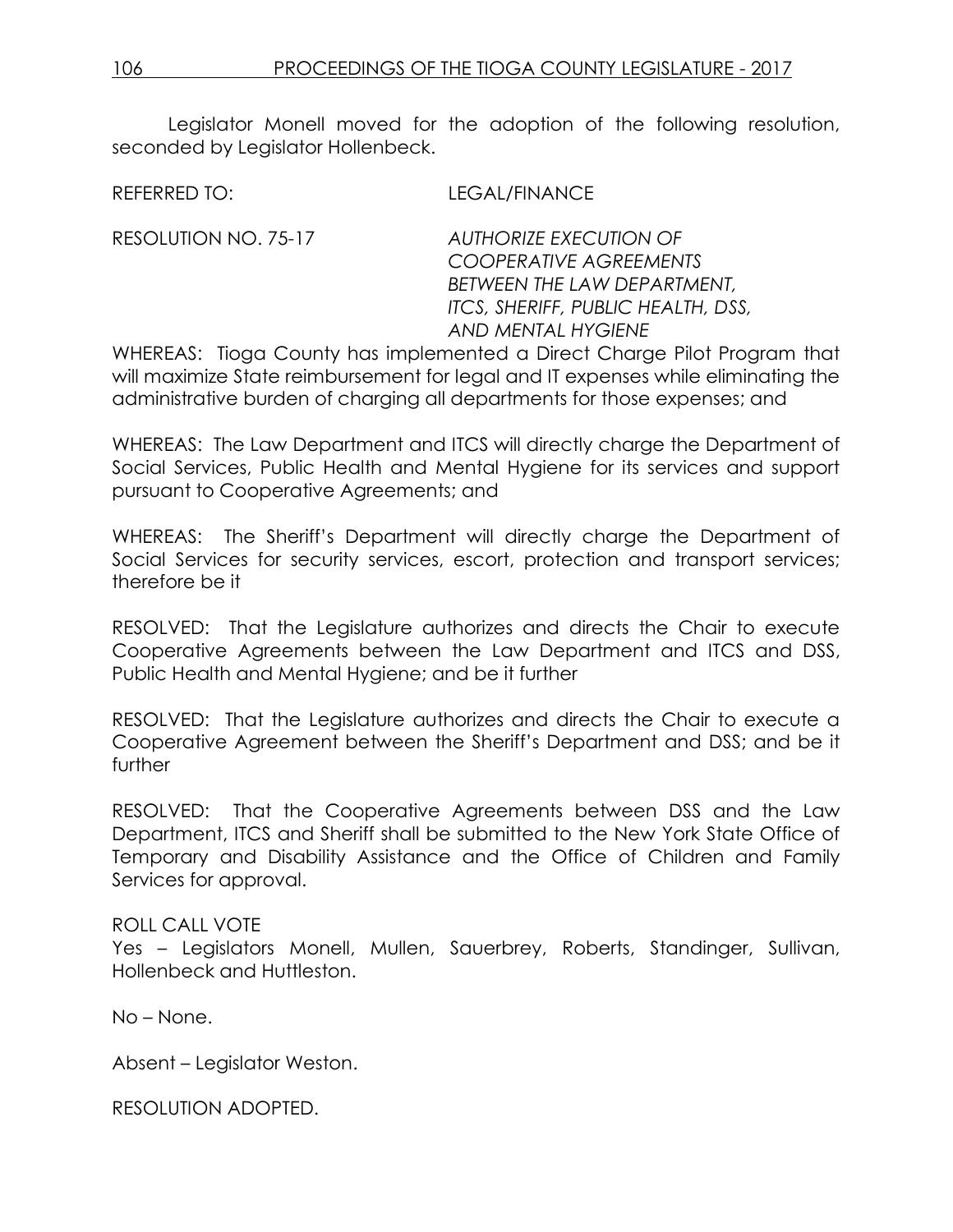Legislator Hollenbeck moved for the adoption of the following resolution, seconded by Legislator Monell.

| REFERRED TO          | PERSONNEL COMMITTEE                           |
|----------------------|-----------------------------------------------|
| RESOLUTION NO. 76-17 | AMEND COUNTY POLICY 10;<br>PERSONNEL POLICIES |

WHEREAS: There is a desire to document the County's long standing position on supplemental employment and alternate work schedules to accommodate supplemental employment; therefore be it

RESOLVED: That effective March 15, 2017, a new Section IX shall be added to Policy 10, which reads as follows:

- IX: *SUPPLEMENTAL EMPLOYMENT*
- 1. All County employees are prohibited from performing work for any employer other than Tioga County on County time per Policy 26, Tioga County Ethics Law III A,2

A. Any adjustment to an employee's work schedule for the purpose of accommodating supplemental employment must be requested in advance in writing from the Department Head or, in the instance of a Department Head requesting revision of their schedule, the Chair of the Legislature. Whether such request is approved is the sole discretion of the Department Head or Chair of the Legislature.

I. In the event an employee receives approval to work a reduced number of hours on any given day to accommodate supplemental employment, those hours not worked for the County shall be offset by a charge of the employee's leave accruals; there shall be no opportunity to "make up" the County hours not worked. In the event the employee has insufficient leave time other than sick time to cover the hours not worked, said hours not worked shall be reported as a leave of absence without pay.

and be it further

RESOLVED: That the remainder of Policy 10 is unchanged.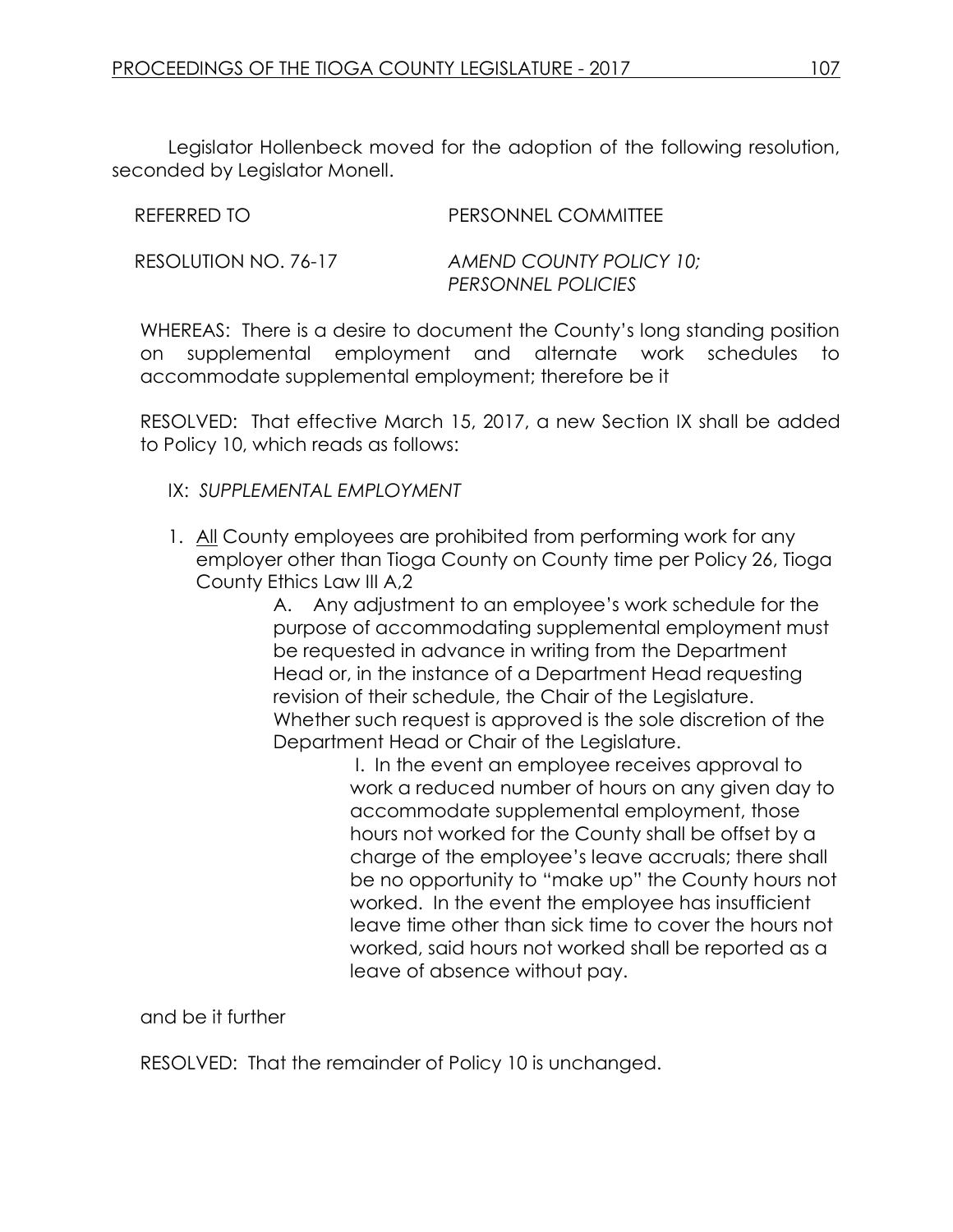Legislator Hollenbeck made a motion to amend the above resolution, seconded by Legislator Huttleston and to read as follows:

Change the effective date from March 15, 2017 to "March 17, 2017".

ROLL CALL VOTE ON AMENDED RESOLUTION

Yes – Legislators Monell, Mullen, Sauerbrey, Roberts, Standinger, Sullivan Hollenbeck and Huttleston

No – None.

Absent – Legislator Weston.

AMENDED RESOLUTION APPROVED.

ROLL CALL VOTE ON RESOLUTION AS AMENDED Yes – Legislators Monell, Mullen, Sauerbrey, Roberts, Standinger, Sullivan Hollenbeck and Huttleston

No – None.

Absent – Legislator Weston.

RESOLUTION ADOPTED.

Legislator Huttleston moved for the adoption of the following resolution, seconded by Legislator Sullivan.

REFERRED TO: ADMINISTRATIVE SERVICES COMMITTEE PERSONNEL COMMITTEE

RESOLUTION NO. 77–17 *REAPPOINTMENT OF COUNTY HISTORIAN*

WHEREAS: Emma Sedore was first appointed Tioga County Historian on November 13, 2001; and

WHEREAS: She is a dedicated Historian; and

WHEREAS: Her term is set to expire March 31, 2017; therefore be it

RESOLVED: That Emma Sedore of Owego, New York, is hereby reappointed County Historian for a two-year term from April 1, 2017 until March 31, 2019.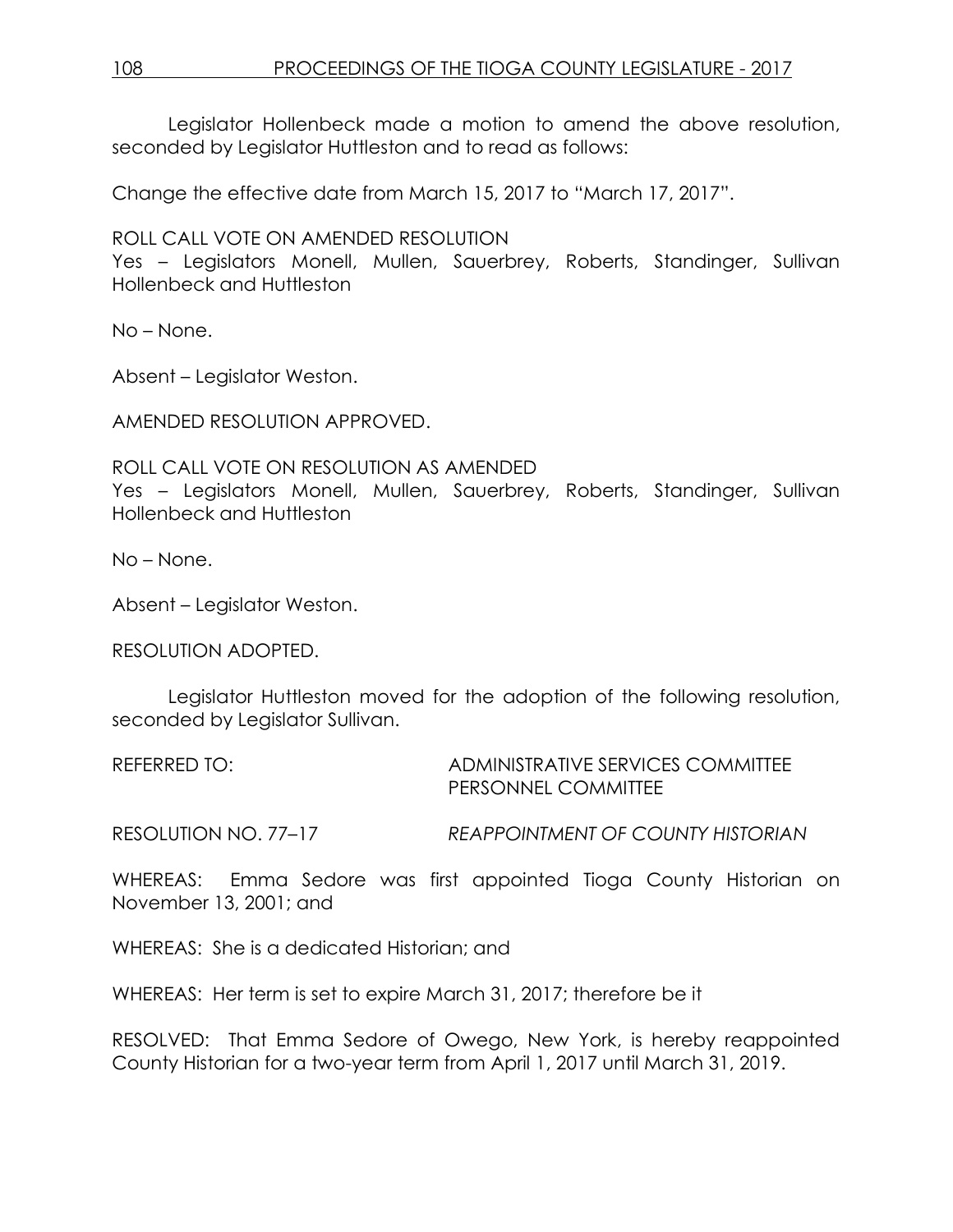### ROLL CALL VOTE

Yes – Legislators Monell, Mullen, Sauerbrey, Roberts, Standinger, Sullivan, Hollenbeck and Huttleston.

No – None.

Absent – Legislator Weston.

RESOLUTION ADOPTED.

Legislator Monell moved for the adoption of the following resolution, seconded by Legislator Hollenbeck.

| REFERRED TO:         | <b>LEGAL COMMITTEE</b><br>PERSONNEL COMMITTEE                        |
|----------------------|----------------------------------------------------------------------|
| RESOLUTION NO. 78–17 | CREATE TEMPORARY POSITION, AUTHORIZE<br>APPOINTMENT (LAW DEPARTMENT) |

WHEREAS: The position of County Attorney will become vacant on March 18, 2017 due to the retirement of the current incumbent; and

WHEREAS: The County Legislature has selected a candidate for County Attorney; and

WHEREAS: There is interest from both the Legislature and the incoming County Attorney to have an opportunity for the incoming candidate to work with the retiring County Attorney for a period of time to transition the workload; and

WHEREAS: In order to accomplish this, a temporary position needs to be created; therefore be it

RESOLVED: That the Legislature hereby authorizes the creation of a temporary full-time Special County Attorney position retroactive to March 13, 2017 through April 3, 2017; and be it further

RESOLVED: That Peter DeWind is hereby appointed Special County Attorney retroactive to March 13, 2017 at an annual salary of \$98,000; and be it further

RESOLVED: That effective March 18, 2017, Peter DeWind shall be appointed County Attorney at an annual salary of \$98,000 for the balance of the current term which runs through December 31, 2018.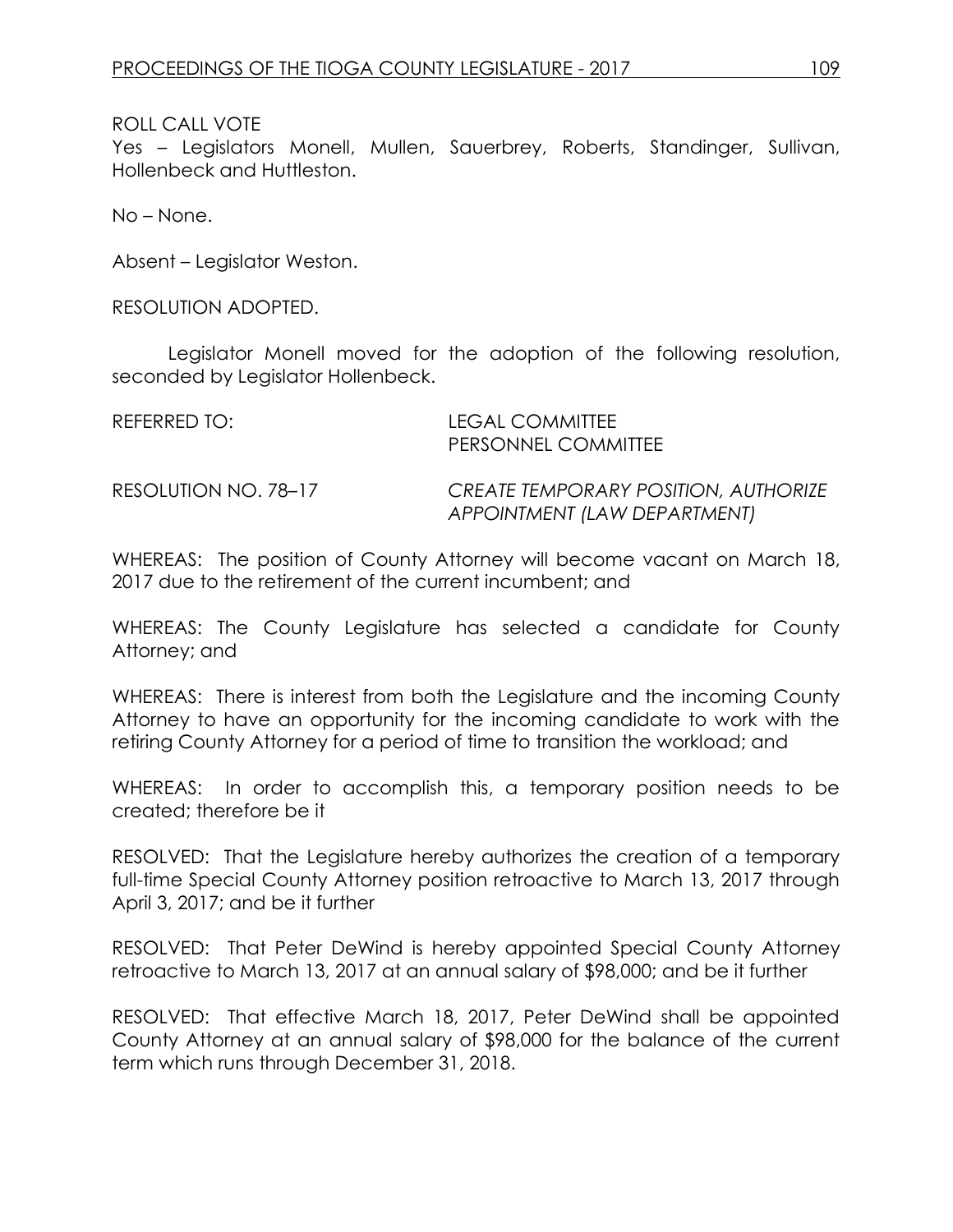# ROLL CALL VOTE

Yes – Legislators Monell, Mullen, Sauerbrey, Roberts, Standinger, Sullivan, Hollenbeck and Huttleston.

No – None.

Absent – Legislator Weston.

### RESOLUTION ADOPTED.

Legislator Monell moved for the adoption of the following resolution, seconded by Legislator Sullivan.

REFERRED TO: LEGAL COMMITTEE PERSONNEL COMMITTEE

RESOLUTION NO. 79–17 *AUTHORIZE TEMPORARY APPOINTMENT (LAW DEPARTMENT)*

WHEREAS: The position of Special County Attorney was created for the period March 13, 2017 through April 3, 2017; and

WHEREAS: Judy Quigley is retiring as County Attorney effective March 18, 2017 but is willing to continue working to transition the workload to her replacement; therefore be it

RESOLVED: That Judy Quigley is hereby appointed to the temporary position of Special County Attorney effective March 20, 2017 through April 3, 2017 at an hourly rate of \$58; and be it further

RESOLVED: That Judy Quigley is authorized to work up to 35 hours per week during the time period indicated, to be determined by her and the County Attorney; and be it further

RESOLVED: That the Special County Attorney position shall be abolished as of close of business April 3, 2017.

ROLL CALL VOTE

Yes – Legislators Monell, Mullen, Sauerbrey, Roberts, Standinger, Sullivan, Hollenbeck and Huttleston.

No – None.

Absent – Legislator Weston.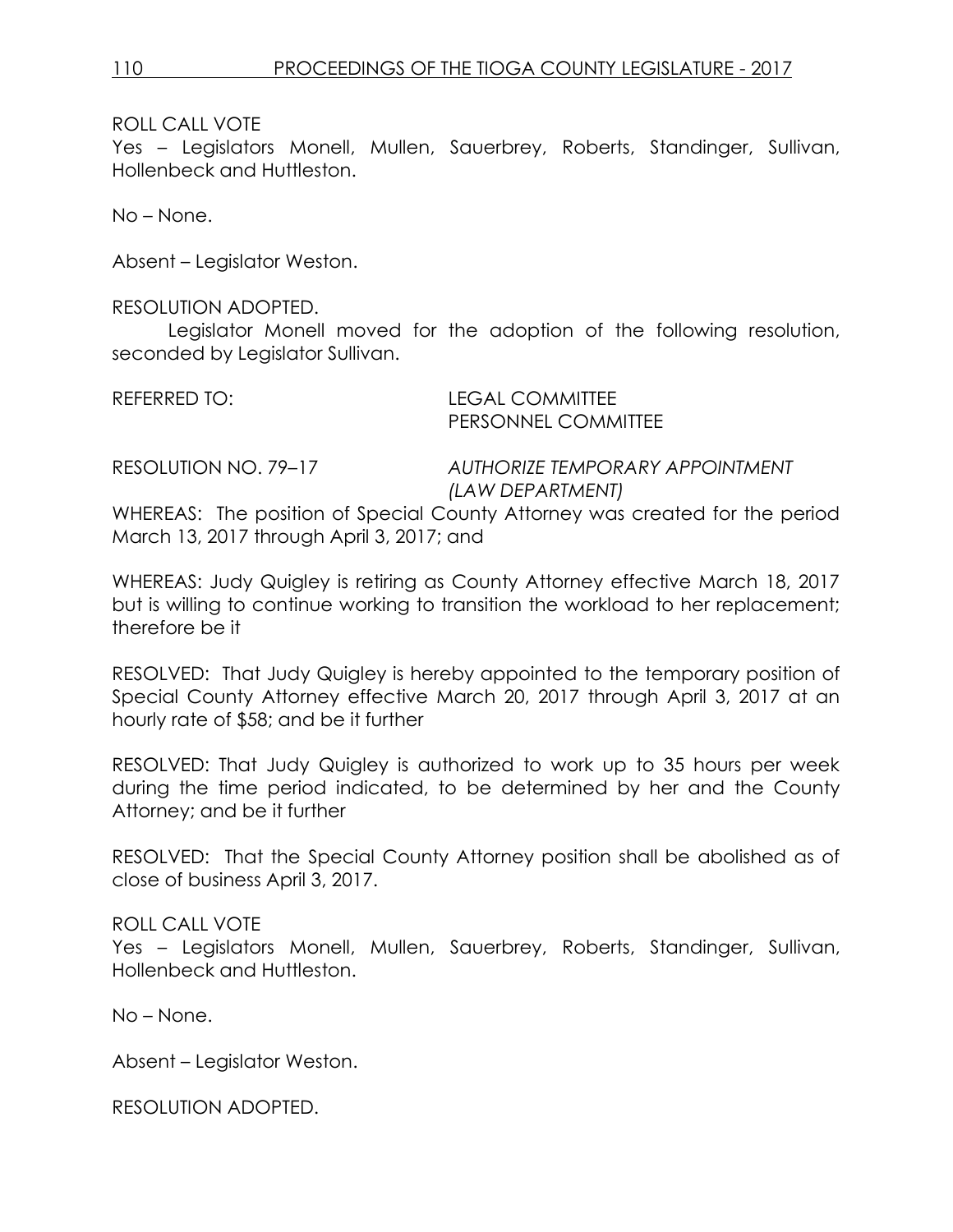Legislator Roberts moved for the adoption of the following resolution, seconded by Legislator Sullivan.

| REFERRED TO:         | PUBLIC WORKS<br>PERSONNEL                                             |
|----------------------|-----------------------------------------------------------------------|
| RESOLUTION NO. 80-17 | CREATE AND FILL HIGHWAY WORKER<br>(SEASONAL) POSITION<br>PUBLIC WORKS |

WHEREAS: There will be a need for the Highway Department to employ one seasonal Highway Worker (Seasonal) for 2017; and

WHEREAS: The Commissioner of Public Works has budgeted money to cover expenditures of such employment; therefore be it

RESOLVED: That the Commissioner of Public Works is hereby authorized to create and fill one (1) temporary full-time Highway Worker (Seasonal) position effective April 29, 2017 through October 13, 2017 at an hourly rate of \$9.89, however no more than 1000 hours may be worked April 29, 2017 – October 13, 2017.

#### ROLL CALL VOTE

Yes – Legislators Monell, Mullen, Sauerbrey, Roberts, Standinger, Sullivan, Hollenbeck and Huttleston.

No – None.

Absent – Legislator Weston.

RESOLUTION ADOPTED.

Legislator Roberts moved for the adoption of the following resolution, seconded by Legislator Sullivan.

REFERRED TO: PUBLIC WORKS PERSONNEL RESOLUTION NO. 81-17 *CREATE TWO (2), FULL-TIME TEMPORARY CONSTRUCTION INSPECTOR POSITIONS PUBLIC WORKS*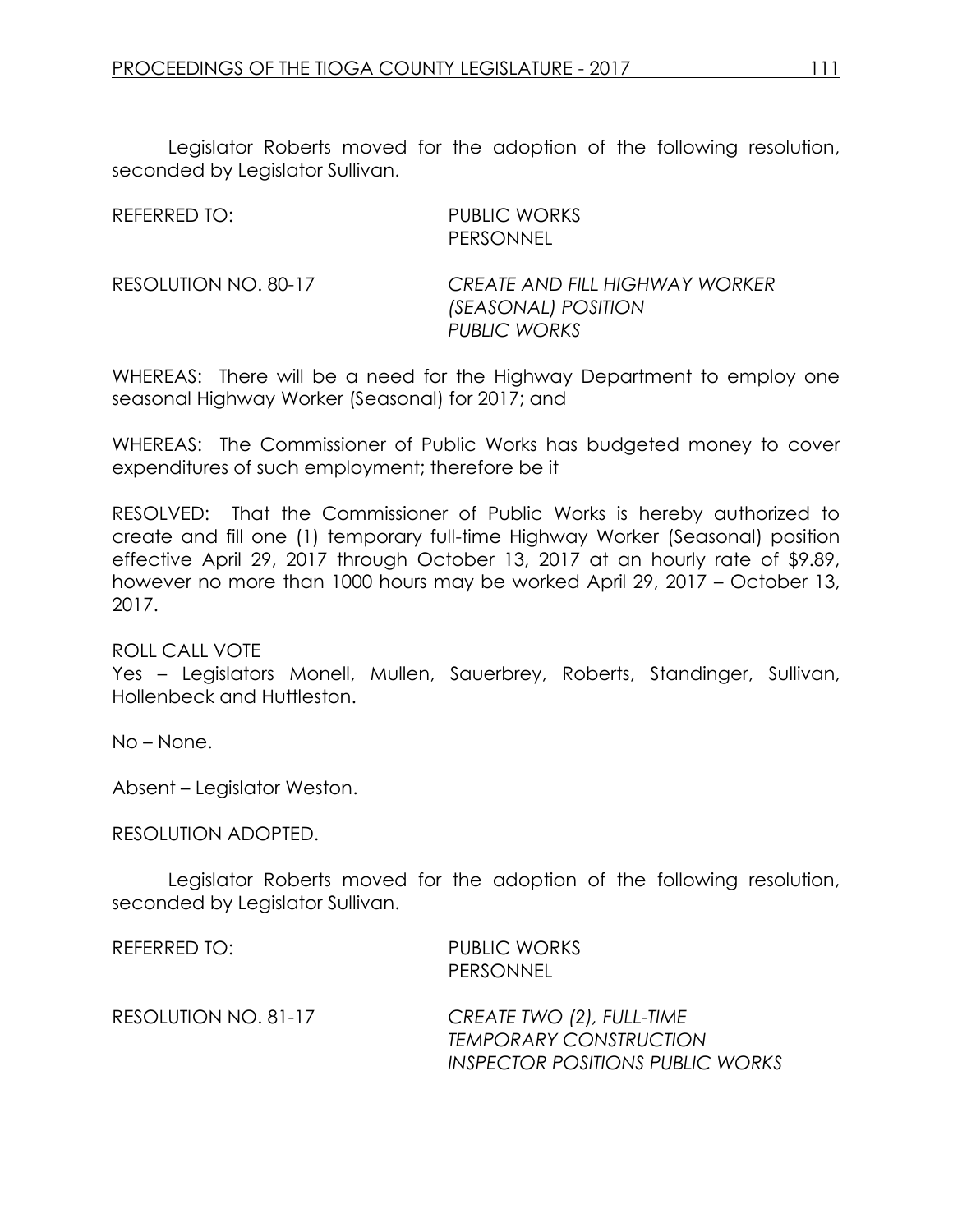# 112 PROCEEDINGS OF THE TIOGA COUNTY LEGISLATURE - 2017

WHEREAS: There will be a need for the Public Works Department to employ inspectors to monitor construction projects occurring on county roads and bridges during the 2017 construction season; and

WHEREAS: The Commissioner of Public Works has identified a cost savings by creating two (2) full-time, temporary Construction Inspectors who possess the necessary credentials through the National Institute for Certification in Engineering Technologies (NICET) and to work for a duration of at least 12, but no more than 25 weeks during 2017; therefore be it

RESOLVED: That the Commissioner of Public Works is hereby authorized to create two (2) full-time, temporary Construction Inspector positions effective April 1, 2017 at an hourly range between \$25.00 (NICET Level II) to \$50.00 (NICET Level IV); and be it further

RESOLVED: That two (2) Construction Inspectors will be employed for a temporary duration not to exceed 25 weeks.

ROLL CALL VOTE

Yes – Legislators Monell, Mullen, Sauerbrey, Roberts, Standinger, Sullivan, Hollenbeck and Huttleston.

No – None.

Absent – Legislator Weston.

RESOLUTION ADOPTED.

Legislator Standinger moved for the adoption of the following resolution, seconded by Legislator Sullivan.

| REFERRED TO: | <b>HEALTH &amp; HUMAN SERVICES COMMITTEE</b><br>PERSONNEL COMMITTEE                                                                                                                 |
|--------------|-------------------------------------------------------------------------------------------------------------------------------------------------------------------------------------|
|              | RESOLUTION NO. 82-17 ABOLISH ONE (1) VACANT FULL-TIME CLINICAL SOCIAL<br>WORKER; AND CREATE ONE (1) FULL-TIME CERTIFIED<br>ALCOHOL & DRUG COUNSELOR<br>DEPARTMENT OF MENTAL HYGIENE |

WHEREAS: Legislative approval is required to abolish and create any positions within Tioga County; and

WHEREAS: A Clinical Social Worker position (CSEA SG XVI, \$50,994 – 51,694) has been vacant since July 2016 and since that time the Department of Mental